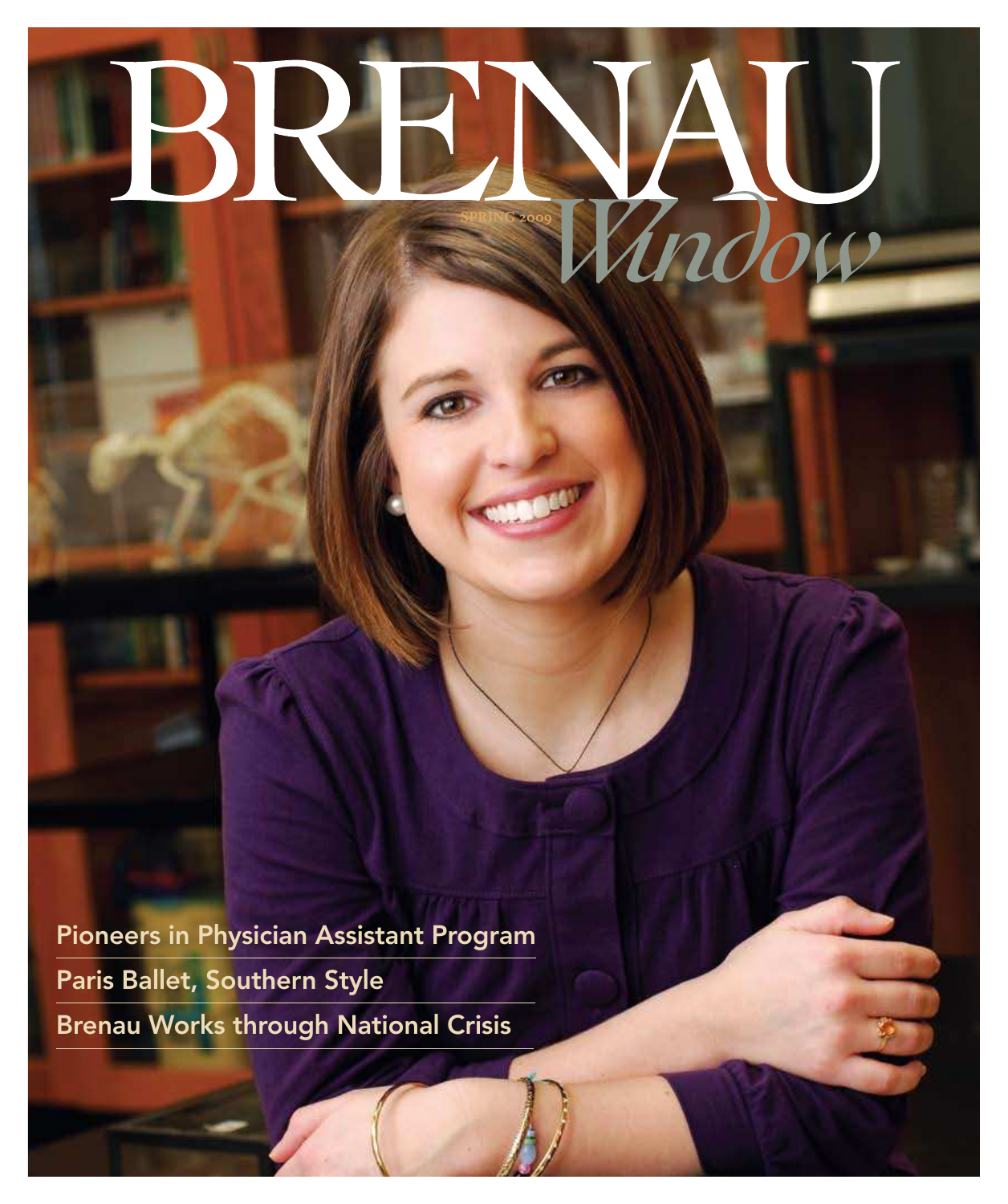

### Belt-tightening doesn't mean constrained vision

 $\prod_{\text{light}}$ have to confess that the national financial crisis has reached a point at which university presidents are tempted to wander around their campuses switching off lights to cut utility costs.

 Don't scoff: one of our neighboring institutions recently almost had to shut its doors because it could not pay its water bill. In today's environment, belt-tightening is the order of the day for individuals, families, businesses and universities. Although Brenau University remains in very stable fiscal health, the critical illness of the global economy demands our attention daily. It is our responsibility against the backdrop of this seemingly incessant volatility and uncertainty to measure constantly what we can do against what we should do.

What should Brenau do to retain its financial stability and to help the community recover? Should we scale back our goals to transform the university in the next decade by doubling enrollment and becoming a top doctoral degreegranting institution? Should we in these tough times reevaluate a list of some \$40 to \$50 million in improvements that will be required to make that happen within the 2025 time frame?

 Certainly not. One thing we will not scale back is our vision. One thing we will not sacriice is the future greatness that is Brenau University. In fact, along with finding ways to reduce day-to-day expenses to stay within budget, we must not simply stay the course on our vision, but move toward it, if possible, at flank speed.

 For example, those improvements I mentioned previously include plans to construct new classrooms, laboratories and a student center along with renovating or replacing worn-out residence halls. If we could find a fiscally prudent way to do so, we should start building now rather than wait until the economy improves because that is precisely the kind of activity that will help the economy improve. New

construction and renovation would generate a significant number of jobs in a state where the unemployment rate at the end of last year topped eight percent, the second highest in the nation. Plus, candidly, we are in a "buyer's market" for such projects today, which means that dollars we spend today on campus improvements will go much farther. Finally, as the economy improves and competition intensifies, adding more modern, state-of-the-art facilities on campus would make the university more attractive to prospective students, whose tuition dollars year in and year out will continue to be the major source of annual operating revenues at Brenau.

 We approach these prospects realistically. It is not likely that Brenau University will be a recipient of any of the billions of dollars Washington has allocated for economic recovery. Nor have we received any notification that tens of millions of dollars in private donations are in the pipeline for Brenau during the current downturn. And, our fiscally prudent and experienced Board of Trustees is not likely to throw the institution into debt to finance such growth – even if the funds were available from lending institutions.

 President Obama talked in his inaugural address about greatness that must be earned without taking shortcuts or settling for less. For Brenau University, as for the rest of the nation, this is not a time for retrenching and altering our course. We must continue to earn our greatness. It is alumni, friends and colleagues like you who support Brenau as we commit our learning experience to extraordinary outcomes. We must now dust off any distractions and doubts and move ahead to build the even greater institution into which it is Brenau's destiny to grow.

Sd L. Schrader

Ed Schrader, Ph.D. eschrader@brenau.edu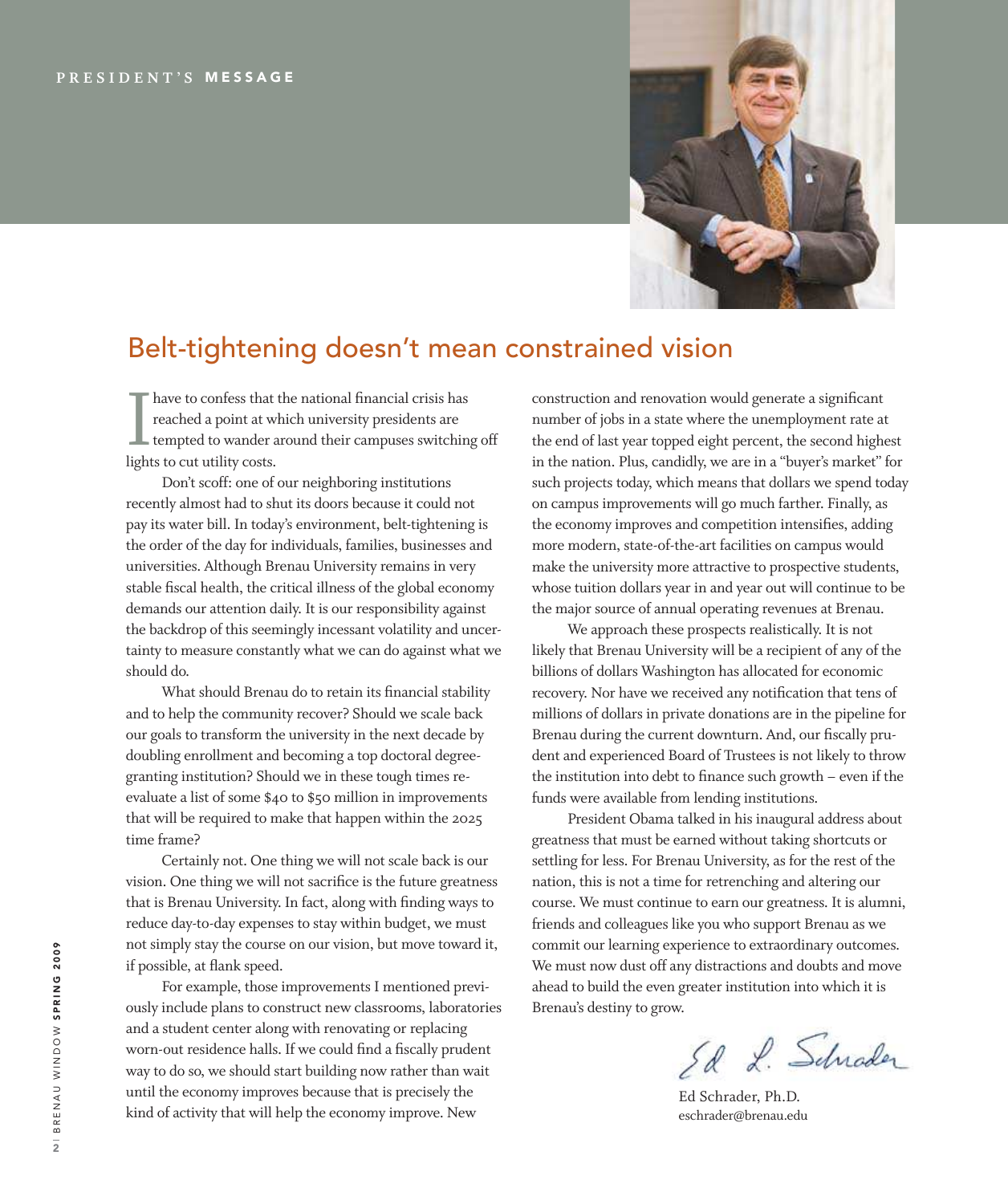

WHEN LORA BAILEY WAS GROWING UP in<br>Russell County in southeast Alabama, the far-<br>thest thing from her mind was that she would<br>become a teacher. Even her parents joined the chorus of **hen Lora BaiLey was growing up** in Russell County in southeast Alabama, the farthest thing from her mind was that she would naysayers with their own variation of "Those who can, do; those who can't, teach."

With a business and finance degree, she initiated a promising career in the lending arm of General Motors. But after complaining to her husband, Maurice, about the job for about four of the next five years, she took his advice about building a career around something she enjoyed, teaching Sunday School. So, aided substantially

#### New education dean's "doing something I like" aligns with Brenau growth plans

by a tuition assistance program from her employer and a timely personnel-reducing financial buyout during one of GMAC's earlier financial crises, Bailey completed a

master's degree in early childhood education and landed a job teaching in Montgomery, Ala., schools. Since then she not only has taught in public schools for seven years, she's laid down a pretty good track record of teaching teachers, too.

 "It really does not matter so much what you get your degree in," says Bailey, whose husband (a basketball coach at a college in Alabama) and children Lauren, 14, and Maurice Jr., 12, will join her in Gainesville soon. "You have to do something you like to do. When you are done with your degree, if it doesn't work out, move on to something you like."

 In January she became Brenau University's dean of education – a role in which she is charged with, among other things, evangelizing her born-again belief that teachers can be, and often are, very smart and accomplished individuals. "Brenau is just right for me at this stage of my career," says Bailey, who was the administrator and chair of the early childhood program at Auburn University, where she also earned her Ph.D. in 2001. "I can see myself growing with Brenau and being a catalyst for Brenau's growth." In addition to teaching and administrative roles, Bailey has been the editor of a research-oriented peer review journal and has published extensively works from her own research. She has been responsible for attracting to her institutions some \$1 million in research grants, including a National Institutes of Health grant for work with children for whom English is a second language and other grants for improving mathematics teaching in early childhood education.

 After teaching at much larger schools, including Louisville University and the University of South Carolina before returning to her alma mater, Bailey says emphatically that what brought her to Brenau was its ambitious plan to double the size of its enrollment by 2025 primarily by expanding graduate programs and offering doctoral degrees, many of which will have heavy research and publishing components.

"I think I can help," she says. "I mean, this is the kind of thing I like to do."

Tom Askew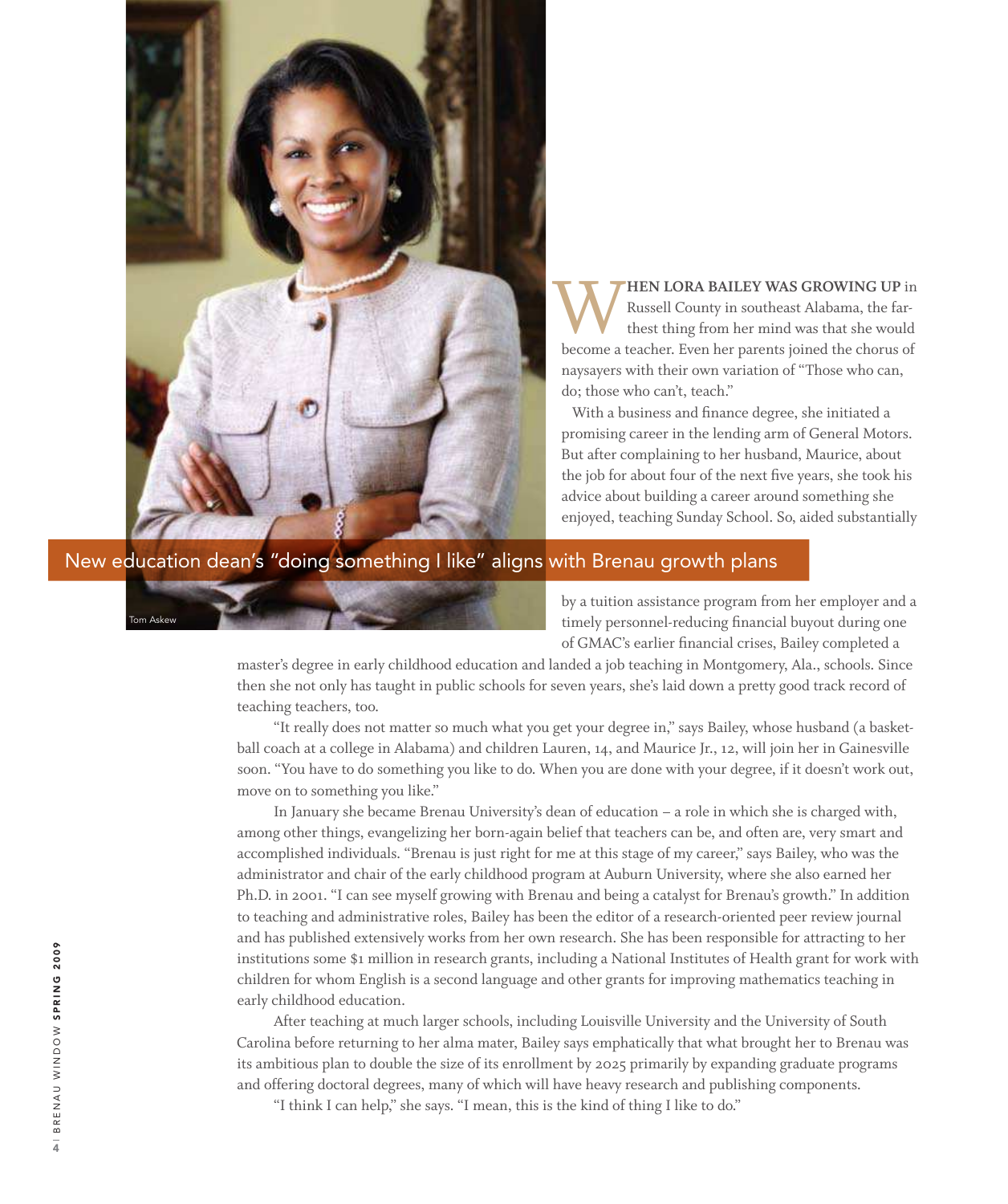# LEAVING HARD TIMES

#### BY DON O'BRIANT

renau University has embarked on a 16-year plan to double enrollment, add doctoral degree programs and spend between \$40 million and \$55 million on faculty, facilities and scholarships. The expansion will result in an annual budget of \$80 million in 2025 and a \$160 mil-

Ion impact on the It is an ambi lion impact on the community.

It is an ambitious undertaking even in the best of times,

but these are not the best of times. The shock waves resulting from the economic downturn have been felt not only on Main Street, but on Centennial Circle in Gainesville. Private institutions like Brenau that depend primarily on tuition and fees for year-to-year operations look with trepidation at the recent turbulence in the economy and the impact that it will have on the current and future students that will call Brenau home.

 Equally important, as they turn to their donor communities for help in funding things like that ambitious program above, these institutions worry not only about benefactors' willingness to help provide more funding for the future but also about donors' abilities to keep year-to-year commitments they have already made.

Higher education institutions are

**aRE TOUGH ALL OVER,** *but when you have* **TO RAISE MONEY FROM** *CASH-STRAPPED DONORS* **AMIDST ECONOMIC cHAOS, THINGS ARE mORE THAN JUST TOUGH.** 

**It'<sup>s</sup> e a s y t o s a y t h I n g s**

applicants who have paid deposits for fall enrollment.

#### Bigger need

Rae Goldsmith, vice president of communications and marketing at the Council for Advancement and Support of Education (CASE), says the "all of the above" factors we're experiencing in the economic decline – potential cuts in state and federal student aid, reductions in investment income, belt-tightening on day-

> to-day operations and the unfavorable climate for growth and expansion – "create additional pressures on the need for private resources to fill the gap."

> Indeed, as universities like Brenau struggle to control costs and maintain optimum operational eficiency, they also feel even more pressure to come up with additional cash for scholarships and other immediate financial aid for students and prospects.

 Brenau always has relied on annual giving and earnings from long-term endowments and other invested assets to help make up the perennial deficit between what tuition and fees bring in and what it actually costs to run the university and provide assistance to deserving students. These days, however, that is easier said than done.

also watching what is happening to enrollments with the likelihood that many families may have trouble keeping kids in school because of the impact the downturn has had on family finances. For example, many families no longer have the flexibility to borrow from retirement accounts that have lost value or tap into home equities that have declined.

 Scott Briell, senior vice president of enrollment management and student services, says economic bad news, like rising unemployment rates, occasionally portends enrollment good news, particularly in programs for nontraditional students who may see the university as a pathway to improved job skills or a career change. He confesses, however, that his statistical tea leaves this year are sending some mixed signals. While applications for prospective students have increased, there is a lag in the numbers of admitted

 Higher education ranks just behind churches and religious organizations as the most popular target for charitable dollars, but charitable giving generally tracks closely with the leading indicators for the nation's overall economic health. For example, according to philanthropy experts, for every 100-point swing in the S&P 500 index, the country's philanthropic giving rises or falls approximately \$1.7 billion. The index lost close to 800 points – about half its value – in 2008.

 Also, charity rises and falls with personal incomes, which dropped sharply in 2008, even before the year-end job report that showed Brenau's home state, Georgia, ranked second in job-loss data behind only unemployment rate poster child Michigan.

 "That makes it more important for us to step up, tell the Brenau story and do everything we can to help fund both continuing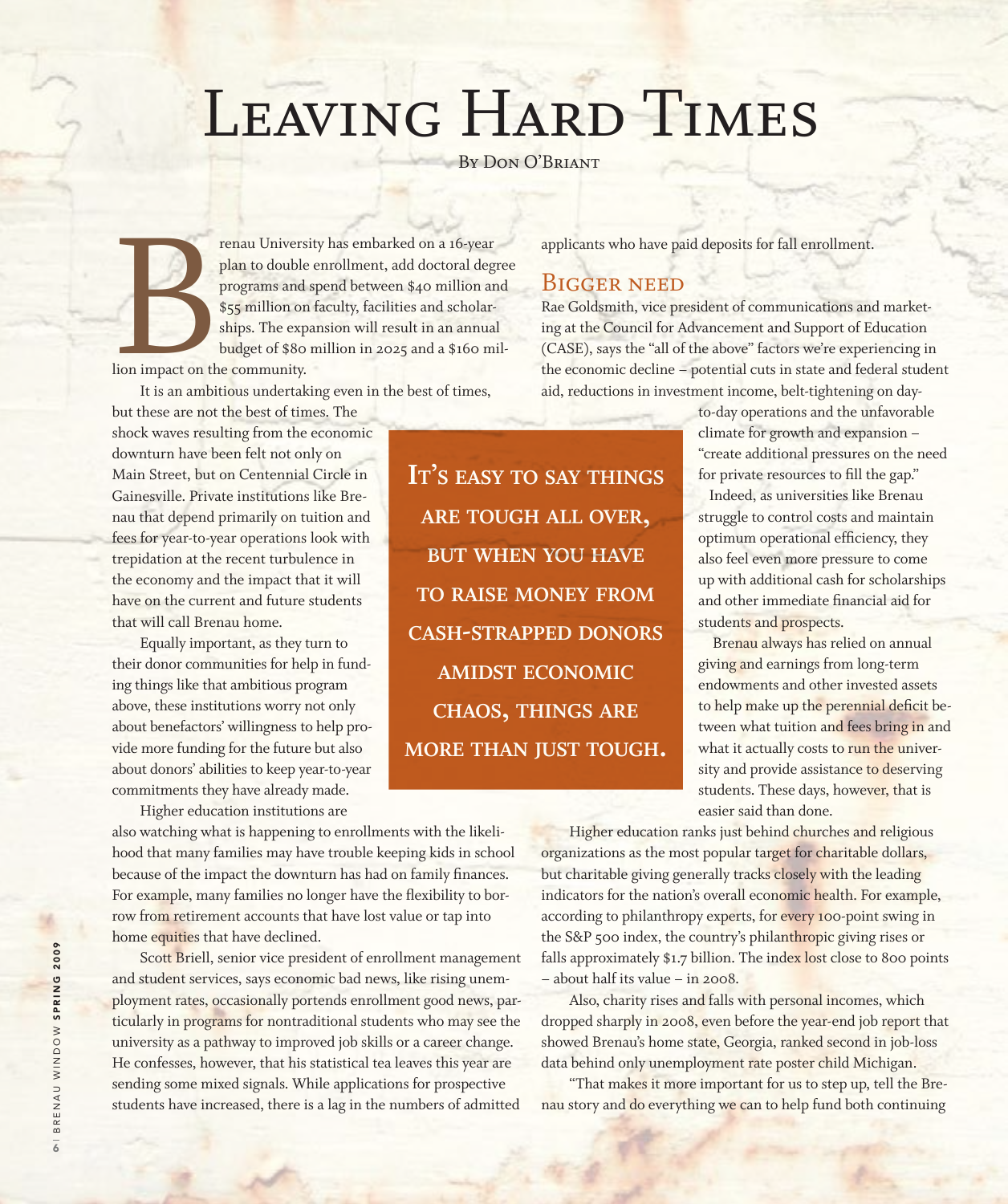operations and the growth that must take place for the university to thrive in coming decades," says Matt Thomas, vice president for external relations at the university. "We can't step back and wait for the climate to improve."

 Experts predict that giving to higher education will decline in 2009 and possibly erode more in 2010, but few are willing to speculate on how much. The Council for Aid to Education reports that the \$31.6 billion in giving reported by 1,052 institutions in 2008 was actually the highest ever reported since the organization began its annual survey and marked a 6.2 percent increase over 2007 and the ifth straight year of increases. A separate survey by the Council for the Advancement and Support of Education predicted a 5 percent growth in giving in 2008 and a 1.7 percent decline this year. Although that may prompt some fund-raisers and donors to think that things are not as bad as we have been led to believe, statisticians have a way of raining on parades: take away the top 20 schools like Stanford, Harvard, Yale and Columbia that contributed 26.6 percent of the total captured in the CASE study and the other 1,032 institutions actually lost ground by 4.2 percent.

Not all universities will be affected the same way by the current financial crisis because not all donors will be affected the same, says CASE's Rae Goldsmith. When CASE surveyed U.S. members in July, they were already predicting a rate of growth below the 20-year average. In the last quarter century, giving to education has only declined twice. In both instances the decline was small  $-1$ percent and 3.5 percent – and in both instances the rebound was quick.

 "Historically donations to universities are fairly resilient during tough economic times," she says. "However, we may be in the midst of a downturn for which the historical models don't apply, so any predictions are risky."

#### Help is on the way

During his presidential campaign, Barack Obama usually ended discussion of the economic situation with the upbeat statement that "help is on the way." Indeed, during the first days of the new administration, with the approval of the \$850 billion stimulus package and President Obama's dramatic budget proposals affecting higher education, there were some positive signs for Brenau and other universities. These include a \$5 billion increase for Perkins Loans, making an estimated 2.7 million more students eligible for the aid; a permanent pair of tuition and research tax credits; a \$2.5-billion grant program to help states improve collegecompletion rates; and increases in Pell grants, an entitlement program for low income undergraduate students, from \$4,731 in 2008-09 to \$5,550 in 2010-11.

"Anything that affects students' abilities to finance their education will have an impact on Brenau," says Pam Barrett, associate vice president and director of financial aid. "We have not projected what that will mean in actual dollars, but we do know that more than 700 Brenau undergraduates now receive Pell Grants at varying levels." continued on page 8

## Providing new hands to handle aging problems



When Brenau<br>W University began looking at changing demographic data to plan for its future, one of the most eye-catching statistics it came upon was related to the overall aging of the world's population. Experts estimate that between 2010 and 2030 the number of people living in Georgia who are more than 65 years old will increase by 143 percent to 1.22 million and those 85 and older

will increase by 91 percent. The number of those in the older age group nationwide will grow from 5.3 million to 9.6 million by 2030 and to 21 million by 2050.

 Why would such data interest Brenau? Because somebody will have to take care of this population segment, which is getting older every day—doctors,

#### Brenau will offer an interdisciplinary Master of Sciences degree in applied gerontology

nurses, nursing home administrators, assisted living caregivers, lawyers, accountants, research scientists, apparel makers, architects, interior designers and a host of other professionals who deal with myriad issues that confront older people.

 Starting with the 2009-10 academic year Brenau will offer an interdisciplinary Master of Sciences degree in applied gerontology – the study of the social, psychological and biological aspects of aging. All coursework for the unique master's degree and its less-stringent certification counterpart will be delivered online.

 Brenau's gerontology MS will be housed in the psychology department, and in addition to some basic psychology, the program will include studies in family health care, occupational therapy, law and ethics, conflict resolution, interior design and other disciplines that touch on the needs of older people.

 Dr. Bonnie J. Kin, associate professor of psychology and director of the new program, explains that many gerontology graduate programs in U.S. universities, including that of Georgia State in Atlanta, are more research and sociology-based than Brenau's more hands-on approach – or they focus the science on one profession, like nursing. By using elective courses, she says, Brenau students can design a curriculum to fit their career needs. Plus, it is online. They can do it from anywhere in the world.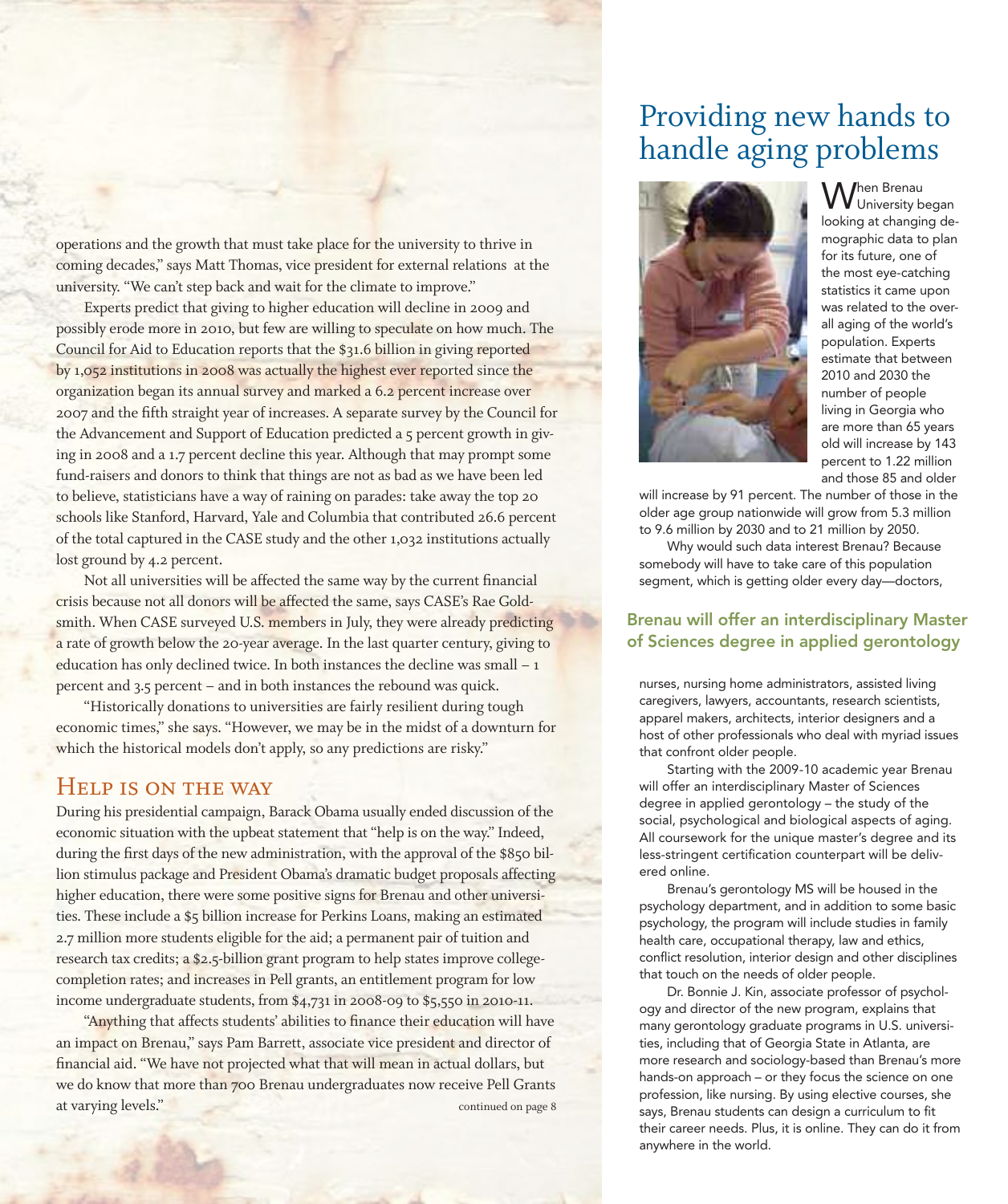However, as Barrett pointed out, that, even with Pell grant increases, much of the government aid is in a slow pipeline. And it will not be enough to sustain institutions in the future. What that means, Matt Thomas explains, is that Brenau has to keep pressure on its fund-raising activities, do what it has always done, and make sure that the donors understand that they are active partners in efforts to ensure that Brenau continues to thrive. "Without the generosity of our donors, Brenau would be a much different institution. With their help, we will be able to do even more to prepare our students for life outside of the campus community."

 And, says Jim Barco, senior vice president of institutional development, it means this is a perfect time to be creative in reaching new donor prospects, tapping into new revenue sources and restructuring financial relationships with existing donors.

#### Relationship engineering

Each year Brenau needs to raise about \$1.4 million, even in flush times, to fund the budgeted operational expenses of the institution. The backbone of all fund raising for the university has been annual fund donations, major gifts and deferred giving. Central to those components is cultivating the relationship between the donor and the institution.

 With alumni, it is important to start those relationships early, says Melissa Edge, alumni director. "If you can get them to give \$25 or \$50 or \$100 a year," she says, "they establish a habit."

 Brenau alumni who are now fund-raisers at other institutions report similar philosophies for building lasting relationships with alumni and other donor prospects. When you know people, it is easier to work with them in exploring some of those creative approaches Barco mentioned.

 "We contact potential donors in many ways – personal visits, phone, mail, e-mail, and, at group events and special activities," says Gwen Reid, WC '66, who is now assistant vice president of the Ofice of Development at Auburn University. Although Auburn fund-

raisers saw only a slight decline in money raised during its last fiscal year, Reid says she suspects the decline will continue this year, "especially if donors plan to use stock to pay their pledges and gifts for this year." However, with strong personal relationships, "If we begin to see a large default on pledge payments, we may help our large donors work out a longer payment schedule to avoid defaulting on their pledges."

**spencer sealy, ewC '93**, director of planned giving/major gifts at Brenau University from 1991 to 1997, is now assistant dean for development at Florida State University Business School. Although the universities are quite different, fund-raising issues are the same, Sealy says.

"The heart of the matter is that you're cultivating prospects for donations. The volume is greater at FSU, and that makes it a little easier," he says. "We're really trying to get people in the habit of giving a little now and more later. During this downturn in the economy, a gift, no matter how small, is significant."

 Sealy's wife, **susan, ewC '95**, director of the grants program for Tallahassee Community College, previously worked in FSU fund raising. Her best success she recalls, among alumni came from discovering graduates' bonding affinity with a specific program at the university. "Maybe they love their Greek organization, maybe they were close to a particular professor, or maybe they belonged to a club," she says. "Try to find out what excited them and match it to what's going on."

 Another important constituency during hard times is the university's home town. Says CASE's Rae Goldsmith, "Anything that impacts an institution's ability to provide aid, attract and retain faculty and staff, and provide adequate classrooms, laboratories and meet other needs will impact the community as well."

 "We do need to make the case that without Brenau, Gainesville and the surrounding region would be a much different place," says Matt Thomas. "It is important that the donors remember that, when they provide a gift, they're really investing in the future of the community."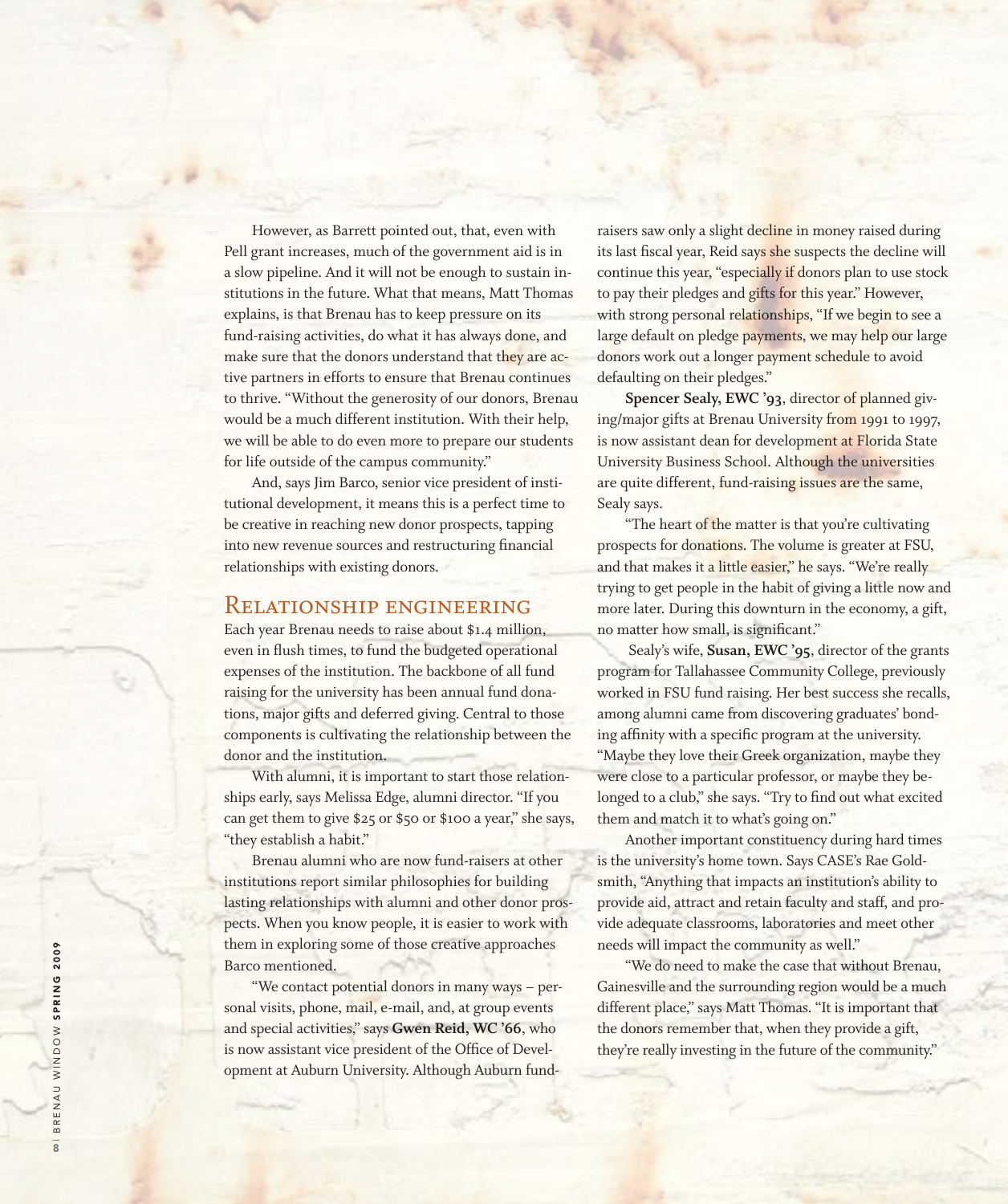# Some rational approaches to philanthropy in today's economy

or years Margaret May Franklin, WC '41, has made regular,<br>substantial contributions to her alma mater, and she is a long-tern<br>Distinguished Member of the President's Club, a designation for<br>those who contribute between \$5, or years Margaret May Franklin, WC '41, has made regular, substantial contributions to her alma mater, and she is a long-term Distinguished Member of the President's Club, a designation for those who contribute between \$5,000 and \$10,000 annually to the Gainesville campus in her honor. According to Jim Barco, senior vice president for institutional development, that was just as much in gratitude for what she planned to give in the future as for what she has contributed in the past.

 "Margaret and her husband, Stu, each have had life-long loves outside their marriage," Barco explains. "For Stu, it is his beloved Virginia Tech. For Margaret, it has been Brenau." As a result, the Franklins, who live in Roanoke, Va., have added irrevocable provisions in their wills to split portions of their estate equally between the two institutions.

 Theirs is a classic example of planned giving, which Barco says will become an increasingly important tool in today's economic environment and as the U.S. population ages. Simply put, planned giving is making arrangements to donate to a charity in the future. Most often it's associated with estate planning – arranging for how you want your assets disposed



*Because of planned giving generosity, Brenau named its theater arts building in Margaret May Franklin's honor.*

of when you die. (See one example of how this works on page 31.) "But planned giving also has some benefit to the giver and the recipient while the donor is still alive," says Barco, Brenau's planned giving expert. "Different strategies can affect your tax situation, your income, your family, and your philanthropy. You probably can do more now than you think you can."

 In addition to helping the university make more concrete long-term plans, the strategy enables the university to acknowledge generosity while the donors are still alive. The H. J. Pearce Society honors alumni and friends who have made bequests in their wills or other planned documents in support of the university. "We are not financial advisers," says Barco, "but we do have financial relationships with donors and prospective donors, and perhaps we can steer them and their financial advisers in directions that are mutually beneficial."

 Irrevocable provisions are just one way to help out Brenau through a planned giving vehicle. Here are two other popular examples of giving strategies for hard times:

#### Annuities

Unlike some planned giving vehicles that pay a variable rate of return on donations, charitable gift annuities provide guaranteed payouts for the life of the agreement while providing additional tax benefits to the donor. Here's how it works: Say you have \$100,000 in a CD that's maturing at a very low interest rate and you certainly don't want to put it in today's volatile stock market. Other investments just will not provide the income you need. Give the money to Brenau as part of an annuity contract that pays you a fixed rate of return for life based on your age, which most likely will be a more advantageous rate than those found at financial institutions.

 "Terms are negotiable, based on your situation and the needs of the institution," says Barco. "A 60-year-old is not going to receive as high a rate of annual return as an octogenarian."

#### Paced Giving

You planned to use stock options in your company to fund a scholarship in honor of your mother, but you hit the hold button when the value of your stock dropped substantially last year. However, maybe you can provide an initial gift to endow the scholarship with the expectation that you will provide additional funds to increase the level of the endowment to your personal goal once the value of your stock recovers.

 "Look, we know there is uncertainty for the future," says Barco. "If you cannot give the large gift that you wanted to give, that's OK. Let's defer your giving on a schedule that makes you comfortable."

For more information contact Barco at (770) 534-6161.

## Brenau, Barbecue & Banjos

One of the creative new tools in Brenau's mix of fund raising activities is the nationally sanctioned barbecue championship cook-off scheduled on the Gainesville campus May 28-30.

 With profits earmarked to benefit scholarships for students from Hall County and environs, from which Brenau gets about 40 percent of its enrollment, the event seeks to raise money from corporate sponsorships, entry fees, admission, and food and beverage sales. The Memphis Barbecue Network-sanctioned contest is intended to become an annual family-oriented community event. Jim Barco, senior vice president for institutional development, says that conforms to Brenau's mission for community outreach.

 In addition to the cooking competition for both professionals and amateurs, Brenau, Barbecue & Banjos features bluegrass music, a cooking "school," and a host of vendors ranging from sellers of sauces, rubs and state-of-the-art outdoor cooking devices to Southern Proper, the company started by Emmie Howard, WC '01, and her partner, Regan Hardy, that sells designer neckties.

 Barco says the event already is producing some relationships with local individual and corporate prospects that did not exist. The event itself is likely to draw traffic



from people in the community that heretofore had only passing knowledge about Brenau, its academic programs and its economic benefit to the area.

 For more information, see www.brenau.edu/bbq.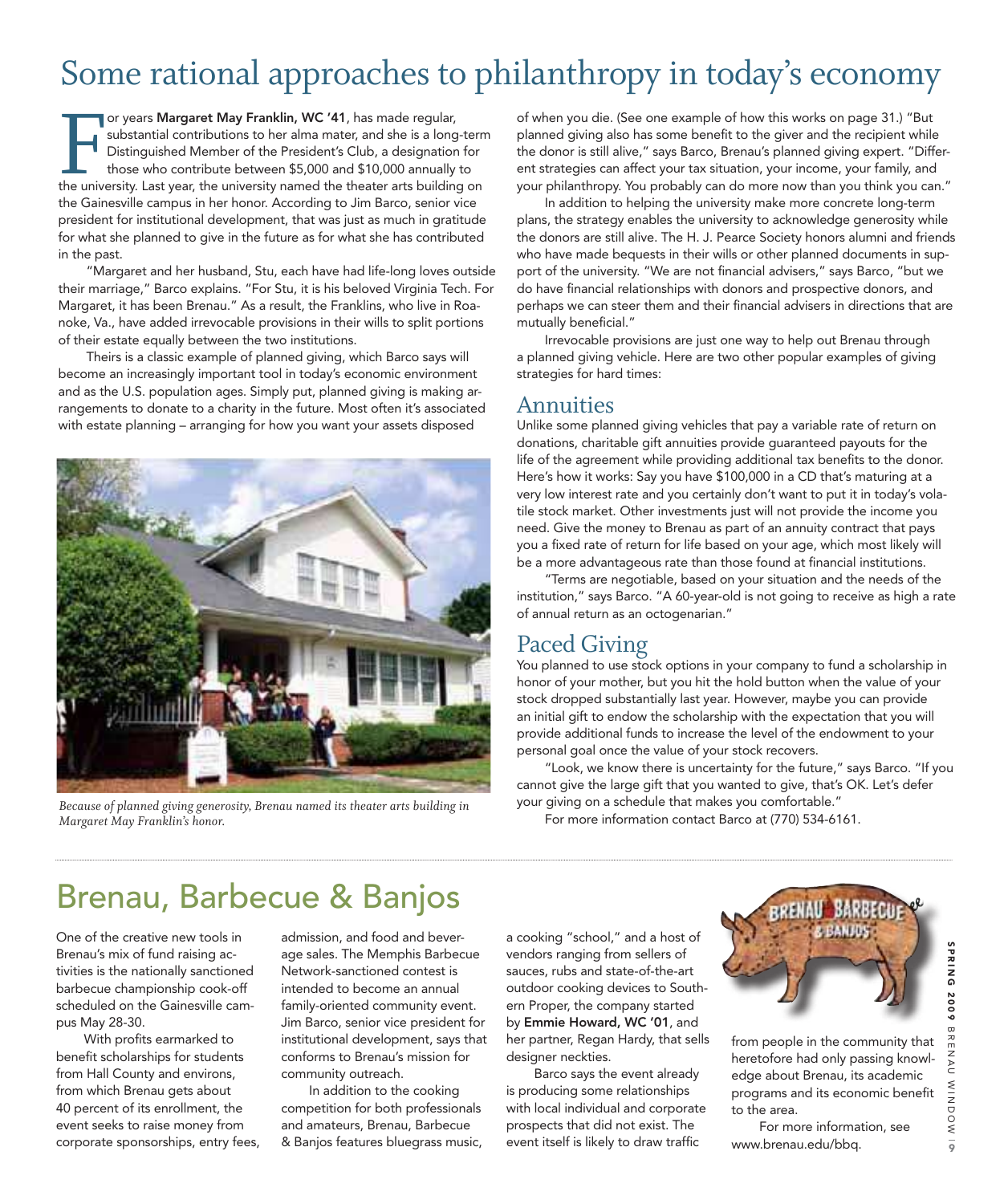# Responding to tough times with action, initiative

#### Brenau honors its benefactors

Brenau University in December presented its top non-academic awards to Gainesville businessman James A. "Jim" Walters and Brenau





*Jim Walters top, and Eloise Gilmer were honored at the annual President's Club dinner in December.*

benefactor Eloise Gilmer, a long-time Gainesville city employee and aviation entrepreneur. And, the university also conferred an honorary Doctor of Humane Letters degree to Helen Ray, who retired at year's end as provost and vice president for academic affairs after 15 years with the university. Brenau University

President Ed Schrader presented the three awards at the annual President's Club dinner, which honors financial supporters who contribute at least \$1,000 a year to the university.

 Gilmer received the Mary Mildred Sullivan Award, which was named for a 19th century southern humanitarian. She was a pilot who with her husband, Lee, built a successful aviation business. The Gainesville airport is named for Lee Gilmer. Although she is well past retirement age, she has spent the past 30 years, following her husband's death, as a city employee. Throughout her career, however, she has been a regular financial supporter and tireless cheerleader for Brenau. She endowed a scholarship fund that will help train nurses in the community for years to come.

 Walters, former chairman of the university's board of trustees and one of the longest-serving members of that group, received the Distinguished Service to Brenau award. In addition to his role as one of the university's top benefactors, the president of Walters Management Co. in Gainesville has "supported Brenau over the years in too many ways to count" through regular attendance at Brenau events, evangelism and other service, said Schrader. He has also has been a member of the Georgia Board of Natural Resources (including a term as chairman) and the North Georgia Mountain Authority.

 Walters' largess has significantly affected Brenau and other institutions in the community, including the hospital, the Boys and Girls Club and the Hall County YMCA. However, it was not so much for his financial support that Walters was honored; it was because "he has always been selfless with his time and personal energy," said Schrader. "Institutions love having him on their boards because he works at it."

 Conferring the honorary degree on Ray, Schrader said, "is an extremely appropriate send-off for a woman who has meant so much to this institution and to its academic integrity."

#### WBCX receives grant

The Corporation for Public Broadcasting has presented Brenau's WBCX-FM (89.1) with a \$65,000 community service grant, bringing the total to \$145,964 which the station has received from the national organization in the past two academic years. The grants have enabled the university to upgrade its production and on-air facilities at a time when equipment was getting old and in need of frequent repair. The grant has been used for upgrading the station's existing analog signal to digital, which will enable WBCX to operate fully at its licensed power rating.

 A portion of the grant has also been used to produce local shows for national distribution. Scott and Ray White's Poets and Troubadours has already been offered and Dr. Evelyn Higgins' show, Your Body Is a Wonderland, is in production.



#### Helping people cope

Maintaining healthy, happy relationships and personal equanimity is not easy in the best of times. It is even more difficult when the going gets tough. That's why in this current atmosphere of financial turmoil and rising joblessness, Brenau's Center for Counseling and Psychological Services in Gainesville takes on increased importance. The counseling center, which is open to the public, is associated with the Brenau clinical psychology master's degree program. Second-year graduate students see clients under the supervision of licensed professional clinical psychologists. Fees are \$5 per 50-minute session for Brenau students, \$15 for alumni, \$20 for individuals and \$25 for families. Sessions also are offered in Spanish. For more information, call 770- 297-5939.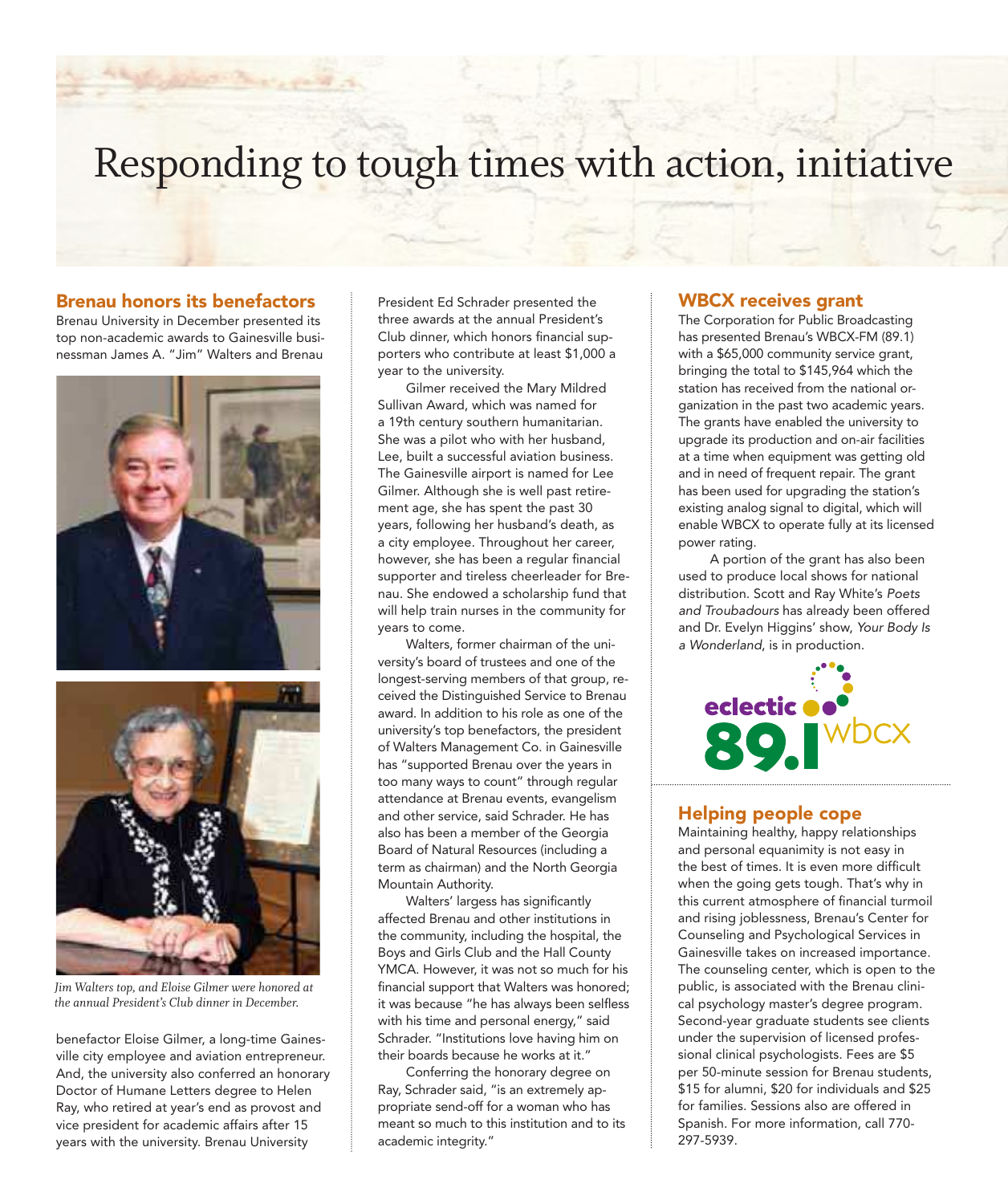

### South Atlanta campus

As other academic institutions remain static to combat the economic downturn, Brenau University this fall will expand, opening an additional campus in the Atlanta suburbs. The university signed a seven-year lease on a 18,400-square-foot academic building on the new four-acre education complex in historic Fairburn, Ga., which is about a 25-minute drive from downtown Atlanta. Brenau will join the two-year, state-supported Georgia Military College in the Fairburn Education Complex, a \$10 million facility built by the city government to attract branch campuses to the area that is underserved by higher education.

 GMC occupies the first of two academic buildings completed in the first phase of the development. There is also a three-story, colonial-style administration building, two outbuildings for retail or food service operations and plans for construction of two additional academic buildings at Highway 29/West Broad Street and Barton Drive, about half a mile from downtown Fairburn.

 David Barnett, Brenau's associate vice president who oversees all the university's remote operations, says the Fairburn campus is quite different from Brenau operations in other Georgia cities – Kings Bay, Augusta and the north Atlanta suburb, Norcross. The white administration building with its distinctive cupola anchors the complex, which is built around an open quadrangle with the ambiance of a college campus. Barnett says he is optimistic that Brenau will attract enough students to fill up the leased space quickly. GMC planned to open in the fall with an enrollment of 400, but now has about 550.

Brenau is not waiting until the economy improves to build toward fulfilling is strategic mission

#### Regions Bank grant

The Brenau University School of Business and Mass Communication is moving ahead with several expansions that were funded by a \$200,000 grant from Regions Bank. The expansions include a Quantitative Skill Development Lab to help students improve skills in subjects such as accounting, finance, economics and statistics and to prepare for and take the Graduate Management Admission Test, which is required for M.B.A. candidates. The grant also is paying for CampusLink, a program aimed at developing technologies, such as twoway video transmissions, for linking Brenau's

campuses for academic and community purposes. CampusLink uses video conferencing capability to link campuses for live, interactive broadcasting of faculty and guest speakers to different locations at the same time. Meetings between faculty and staff at different locations can take place in real time and events can be broadcast to a wider community of Brenau stakeholders throughout Georgia.

 The grant provided for the launch of an Idea Development Center to help entrepreneurs develop and execute their ideas.

#### Brenau Academy's early college option

Katie Dugan, 16, will graduate from Brenau Academy with enough credits under her belt to skip two years of college. Likewise, last year's academy valedictorian Joan

Coles matriculated at Marlboro College in Vermont as a secondsemester sophomore. Both took advantage of an attractive byproduct of a prep school located on a college campus.

 A central part of Brenau University's strategic plan is to reduce the time it takes students to complete their educations. "So, we decided why not take a feature and incorporate it into the strategy," says Academy



*Katie Dugan*

Headmaster Tim Daniel. Starting next year, Academy students will now be able to finish with both a high school diploma and a twoyear A. A. degree.

 The early college initiative jibes with an evolving national trend for providing high school students with broader educational options. Judging from experience, they will be able to handle the more challenging courses as well as their high school schedules. As a sophomore, Dugan scored a B in chemistry and an A in psychology in her first college courses.

 "I'm not brilliant," she says. "I'm just time efficient."

#### New lab opens way for genetics study, cancer research

Thanks to a gift from long-term benefactor Anne Thomas, Brenau University opened a new \$200,000 microbiology laboratory on the Gainesville campus this spring, paving the way to new fields of study and research at the university, including launching a new master's degree program in 2010. Faculty and administrators believe ideas and initiatives born in the lab will also create opportunities for spinning off business opportunities in the fast-growing field, which has helped the Atlanta area become the 7th-ranked biotech center in the nation.

 First concentrations in the new lab will be on genetics and cancer research because of the expertise of two Brenau faculty members, Drs. Randy May and Thomas Gaddy. Undergraduate students this spring already are ensuring Brenau's place in the biotech record books – they are mapping and publishing the genetic make-up for angel's trumpet, a medicinal plant that produces atropine, which is used to treat various gastric disorders and symptoms of Parkinson's disease.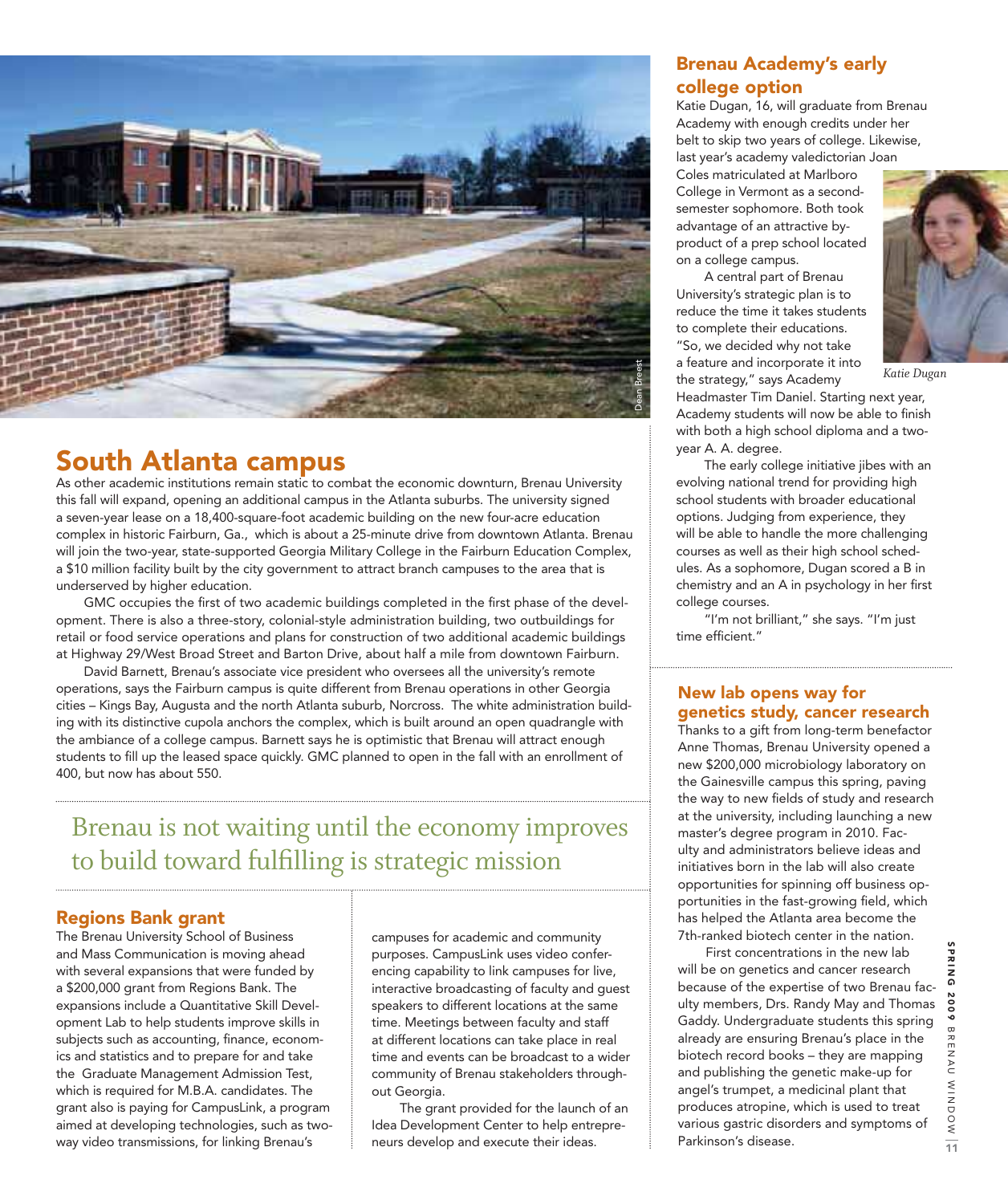# Ogletree's Educational Ailments

**WRITTEN AND PHOTOGRA BY** RUDI KIEFER

**M** I. Ogletree is having a rough day. He's been in this hospital bed since summer suffering from a slew of ailments that would keep a whole team of medical professionals busy. The Brenau nursing students crowding around h r. Ogletree is having a rough day. He's been in this hospital bed since summer, suffering from a slew of ailments that would keep a whole team of medical professionals busy. The Brenau nursing students crowding around him are busy indeed. Senior Aungela Wright takes charge: hurts…", he squawks. "Where does it hurt, Mr. Ogletree?" Wright inquires. "High? Low? Near your umbilicus?" Ogletree has no clue. "YOUR NAVEL!" junior Beth Chapman intones loudly because Ogletree also has hearing problems. With some coaxing, the epicenter of his pain gets identiied, just next to his colostomy bag. But now he's getting nauseated. Uh-oh. "Hold his head up so he doesn't aspirate," Wright instructs the others as they turn the patient on his side, and move a pan into position, just in time. After this brief event, Ogletree settles back again but now he needs morphine for his pain. As senior Jennifer O'Brian gets on the phone to call his physician about the narcotics, Dr. Cathy Dyches steps out of a concealed cubicle. "Welcome to iStan!" she says. That is Mr. Ogletree's real name. He is a highly sophisticated human patient simulator, capable of producing an incredible range of realistic symptoms. The unit has a heartbeat, a pulse, blood pressure, bowel sounds and many other functions that are almost disturbingly real. It bleeds, cries, and communicates through a hidden speaker that's operated

**Charles Rivers** 

Anton R.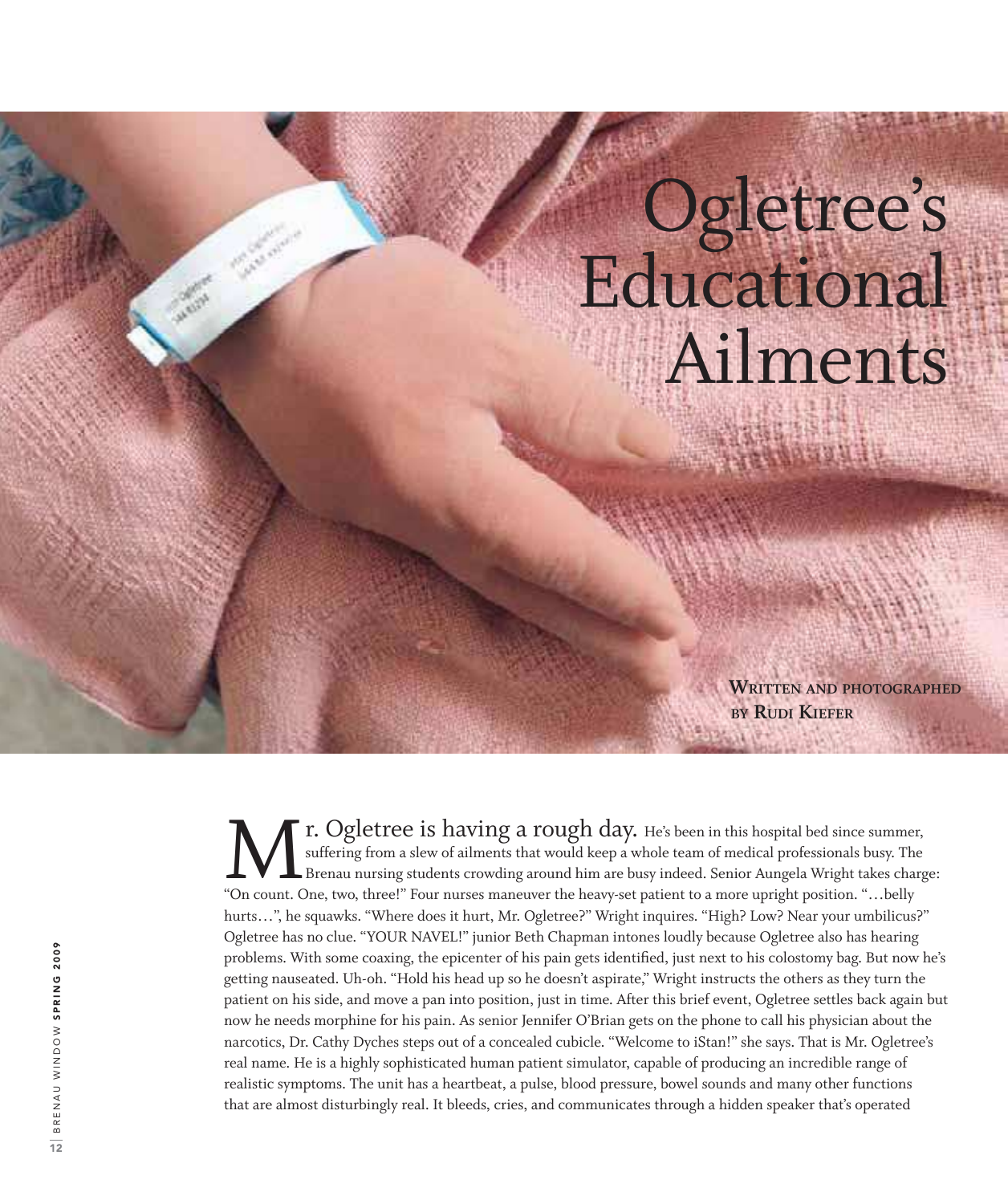by a supervisor in the cubicle. Computer software controls the situations with which the simulator surprises the students. "We even take it a step farther," Dyches says. "When there's a medication question involved, the students have to make a simulated call to the doctor's ofice. There's actually a person on the other end, and the calls don't always go smoothly. They are, well, they're close to reality." At the foot of Ogletree's hospital bed, O'Brian is trying to communicate over the phone, patient chart and drug listing in front of her. "They hung up on me!" she suddenly exclaims. Dyches chuckles and disappears back into her control cubicle.

 "It can be tough at times, " says Nancy Morris, R.N., a graduate student in nursing. "Part of the learning experience is that even simple things like a phone call to the doctor's ofice don't always work out. It can get just as hectic there on the other end. I've been hung up on more times than I care to remember, even when a patient was coding." On a hospital floor, however, a "coding" patient makes a scene of tranquility explode into rapid action. It means that the patient's life is in immediate danger and emergency measures are in order. Sure enough, Mr. Ogletree codes. His breathing and heartbeat come to a complete halt. All the colorful curves on the bedside monitor latten out into a set of straight lines dreaded by nurses. But Brenau's nursing students know what to do. Junior Michelle Conner jumps on the bed, begins chest compressions. "One! Two! Three! Four!" Wright counts loudly, keeping the tempo steady. "Fourteen! Fifteen! Two breaths!" Chapman administers the respirator. Several cycles of cardiopulmonary resuscitation later, a loud cheer breaks the rhythm of Wright's compression counts. The colored lines on the monitor turn jagged again. Blood pressure, pulse and respiration are returning.

Mr. Ogletree will live to train students

*Brenau nursing students like Michelle Naylor, right, get real-life experience working with a \$125,000 simulator that was a gift of university benefactor Anne Thomas. Just about anything that a human can throw at them – or throw up on them – Mr. Ogletree can duplicate.*

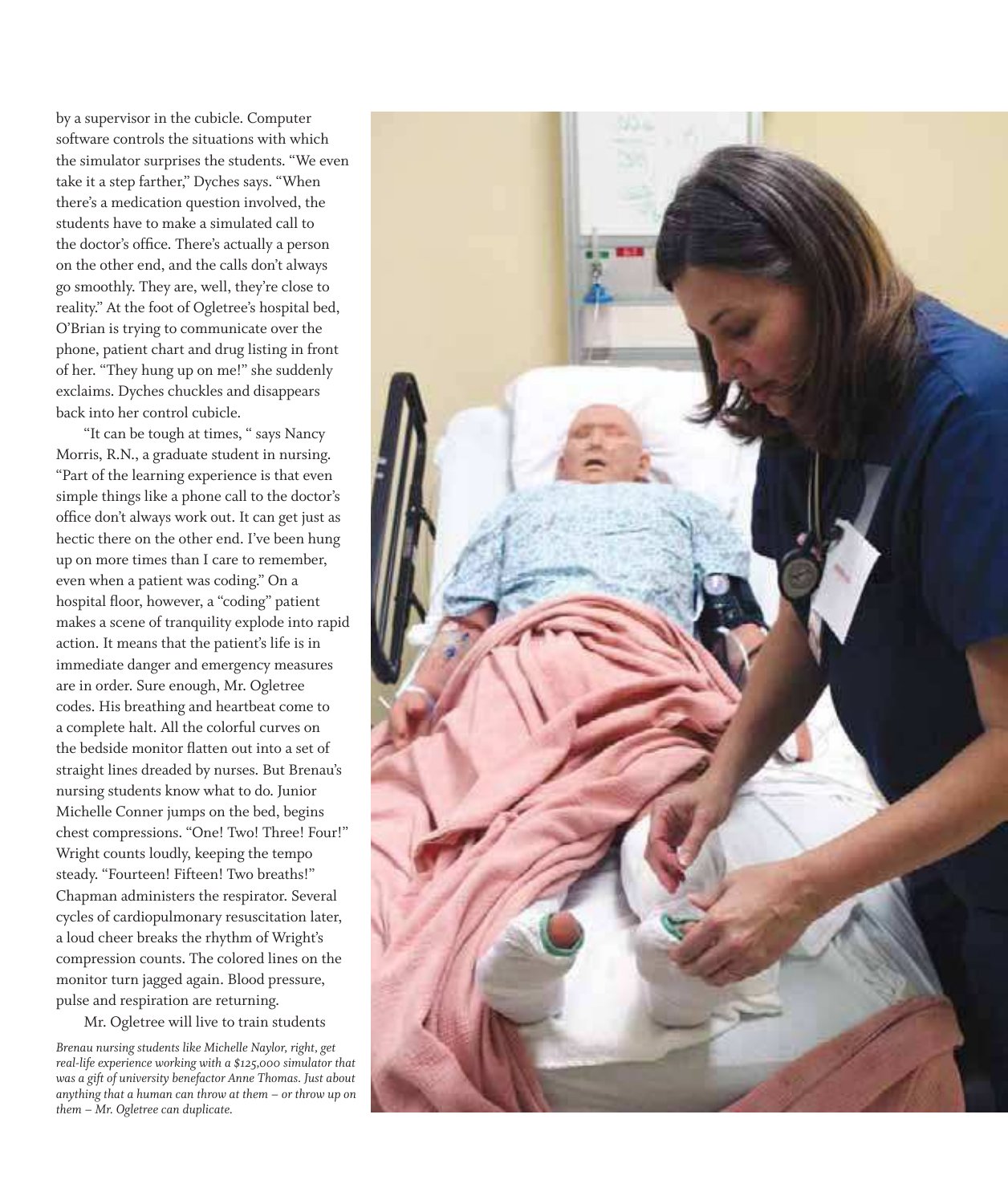



*Professor Cathy Dyches, left, oversees work by Michelle Conner, right, and other students on the iStan simulator and from the control room often puts nurses in situations during which they must make life-and-death decisions. Also, with a few modiications of the mannequin and adjustments to the computer program, Mr. Ogletree can become Mrs. Ogletree.*

another day.

 "This really came as a surprise," says Wright. "We didn't expect him to suddenly let go. But those are the things that happen in a real hospital situation. What's so great about iStan is that you get to practice emergency measures in a controlled environment. If you make mistakes, you can learn from them without endangering a patient. When things go right, it feels good to know that you could have just saved a life." Since they are never quite sure what's going to happen, students depart from mechanical, routine textbook procedures. "In medical situations, they have to expect the unexpected, and here's where they can do it without risk," Morris says. What makes the unit more real is that it has no tether or other connecting cords. Communication with the master computer is wireless, unnoticeable by the student nurses. "They get really involved," says Dyches. "You're heaving this robot around who weighs just as much as the average male human. You're going through



all sorts of procedures to make him more comfortable. You give him medication, watch his reaction, watch him spit up, and even pass away. We've had students who cried when Mr. Ogletree coded and flatlined on them." Dr. Keeta Wilborn, chair of the nursing department, points out that there's no research data on the results yet. "But feedback we've been getting from the students has been overwhelmingly positive. One student said he was surprised by the many things that were going on at the same time, and worried about how he'd react to it. Then he realized that he was getting exposure and training for medical situations that don't come around often, but require immediate decisions and action. So he, too, left with a good opinion about the iStan experience." Meanwhile, at the top end of the hospital bed, Chapman is wiping tears from Ogletree's face. "Awww, he's crying," says Conner and reaches for a tissue also. Wright has the most practical solution. "Mr. Ogletree? CAN YOU HEAR ME? We're giving you some more pain medicine now. You'll feel better in a minute." The training morphine starts lowing through the IV, and Ogletree settles down, ready for the next group of Brenau nursing students to make him better. You can almost see him smiling.

See the video at http://alum.brenau.edu/bonusfeature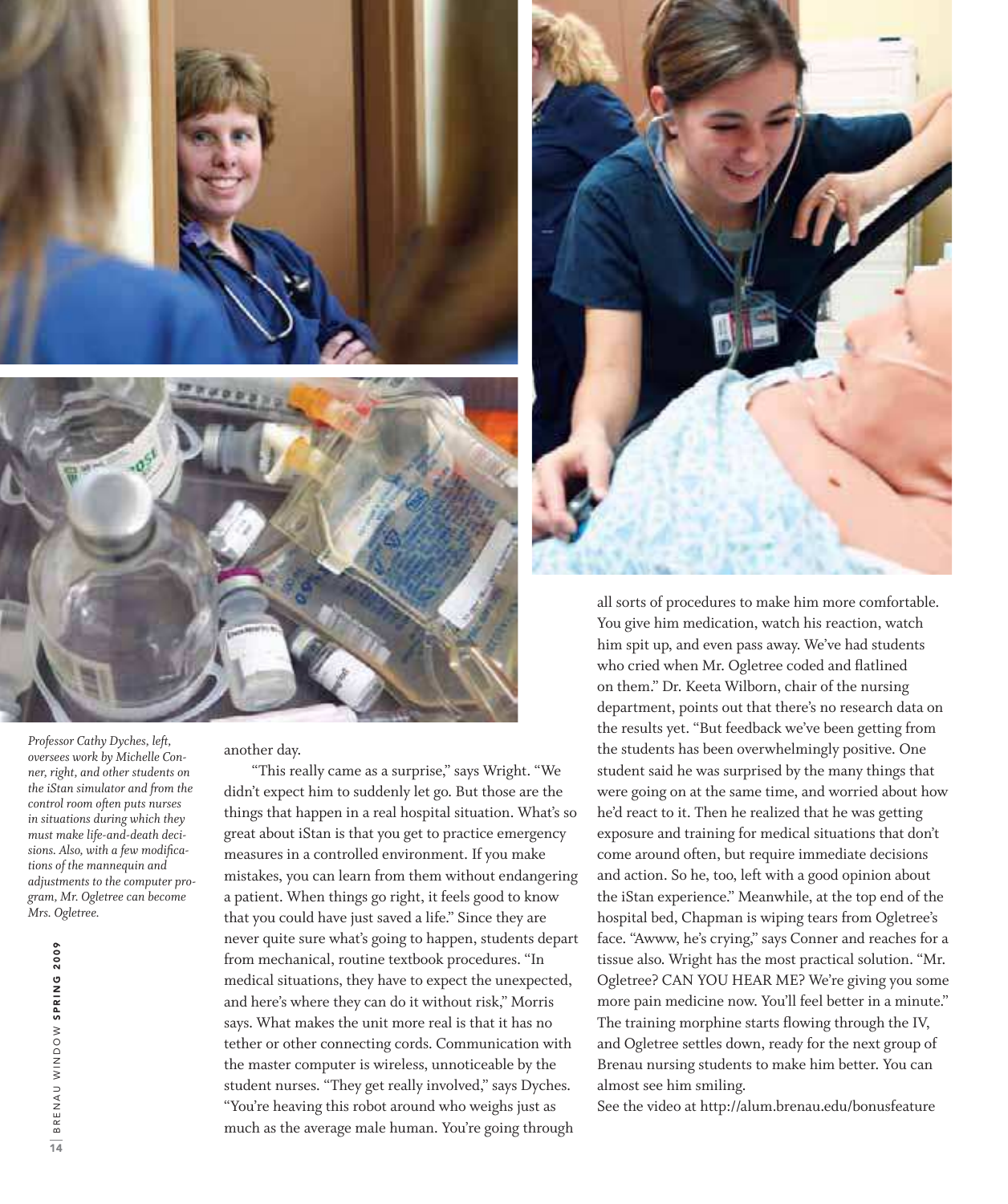# Brenau physician assistant candidates move up ahead of schedule

*Lindsey Brown, Caleb Henson and Sara Diosdado all will get to their career goals of working with patients much quicker because of the Brenau-PCOM program.*

 $\begin{tabular}{|l|l|} \hline \textbf{horly after commencement in 200} \textbf{Brenau University and Philadelphia} \\ \hline \textbf{College of Osteopathic Medicine} \\ \textbf{created an accelerated five-year track that} \end{tabular}$ hortly after commencement in 2008, Brenau University and Philadelphia College of Osteopathic Medicine would lead to a joint Bachelor of Sciences/ Master of Sciences degree in physician assistant studies at the two institutions. This year, just a few days after commencement, three new graduates will journey to the Pennsylvania city as the first Brenau students to enter the year-long portion of the program there.

 The three are Sara Diosdado and Lindsey Brown, both completing degrees in biology in the Women's College, and John Caleb Henson, who will be the first to complete the pre-PA course requirements through the Evening and Weekend College.

 Henson, 30, whose father, Mark, and uncle, Taylor, are physicians, is a "career changer." He entered the University of Georgia as a pre-med student, wound up with a business degree and launched a career as a stock broker and financial adviser. "It just didn't fit with me," the Gainesville, Ga., native says.

 "I would give people advice and whether they made money or lost money I would profit from it. I didn't like that." He quit the business slightly ahead of the collapse in the world's financial markets that now has thousands of people re-evaluating their career choices and picked the physician assistant track rather than taking up that earlier plan to go to medical school because he sees it as a way to make a difference in people's lives quicker through patient interaction.

 "My father and uncle prove the point," he says. "They're so busy with other stuff that they don't get to spend as much time

with the patients as the PAs do."

 The youngest of the three is Brown, a 21-year-old Cumming, Ga., resident who came to Brenau four years ago and maintained a 3.9 average. Although she says she had not considered entering a PA program before Brenau announced its partnership with PCOM, that announcement sparked her interest and the coursework she already had completed met the program admission requirements. "After the year in Philadelphia, we will come back to Gainesville for the clinical portion of our training and I'm excited about that," she says. She says she plans eventually to live and work in north Georgia.

 Diosdado already has been involved as a health care professional during her student days at Brenau, working almost full time as a medical assistant in doctor's ofices and clinics in Gainesville while she completed her degree. A single mom, she plans to live about a block from the PCOM campus in the Philadelphia suburbs. Her own mother will move with her temporarily from Washington state to help take care of Sara's 5-yearold daughter, Faith.

 Like Henson, Diosdado initially wanted to pursue an M.D. degree, but one factor that changed her mind was being able to get back into patient interaction quicker. "A PA these days does many of the same things that only a physician used to do," she says. "It is treating patients, and that is all I ever wanted to do."

 In announcing the agreement with PCOM last year, Brenau President Ed Schrader said a goal was to shorten the time required for people who want to help others to complete their educations and get



into the field. The program was designed to enable students to complete the undergraduate portion of the program in three years, completing requirements at Brenau for a Bachelor of Science degree. That would be followed by the year in Philadelphia and a final year of focused clinical studies in Gainesville under the supervision of both PCOM faculty and doctors afiliated with The Longstreet Clinic and Northeast Georgia Medical Center. Initially, the first Brenau students were not to have entered the 26-month professional phase until the 2011-12 academic year. This year, however, five students qualified to apply: three were accepted and a fourth was "wait-listed," says Dr. Gail Starich, Brenau dean of health and science.

 Brown also applied to PA programs in other institutions – but those are not scheduled to begin until January 2010, so she jumped at the PCOM opportunity. "Brenau has meant so much to me in helping me focus on my goals and getting me interested in things like women's health issues," she says. "So I'm pretty pleased that I can continue my education in a Brenau program."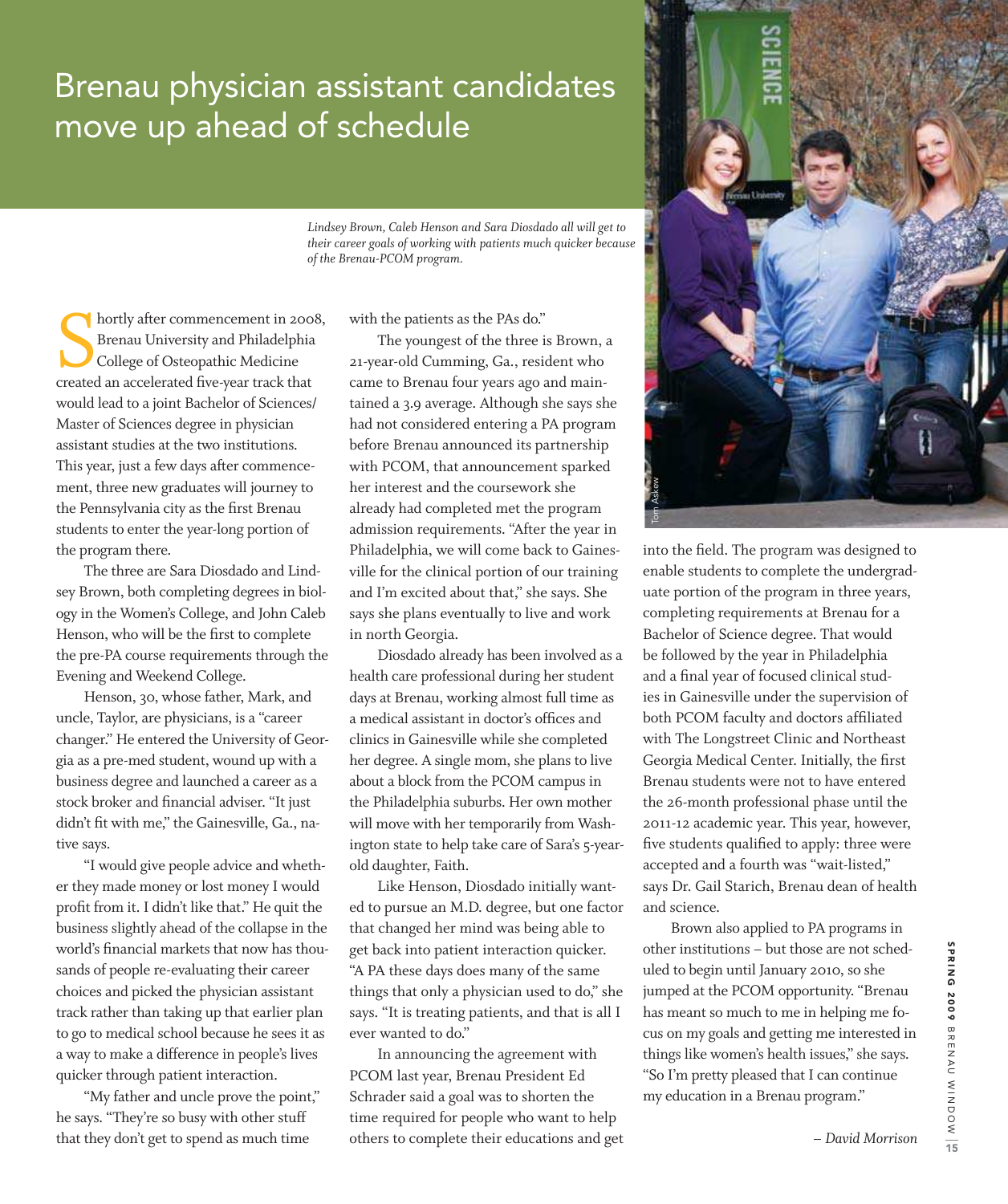# Teaching right on the

**B** ROOKE DESNOËS'<br>Vincent Desnoës, sometime<br>plays a game with their – how shall **rooke desnoës'** husband, the photographer Vincent Desnoës, sometimes we say – snooty Parisian friends. He will show one of his photos of the rural countryside and then entice them to guess where the photograph was taken. Invariably the incorrect response is France's chateau-pocked Loire valley, where Vincent's parents

have a summer home. The real answer is near Cullman, Ala., where his wife grew up and her parents still live.

 What perhaps may be more galling to that celebrated, stereotypical Gallic hubris is that in Paris, the birthplace of ballet, the largest private school for aspiring dancers operates under the direction of the Alabama native, a 1990 Brenau

Women's College graduate. Moreover, the one consistent requirement that Brooke Kent Desnoës has for her 13 instructors at *Académie Americaine de Danse de Paris* is that they have to have taught or performed in the United States. That is because she opened the academy in 1998 specifically for instruction in the "American School" of classical and jazz ballet as a counterpoint to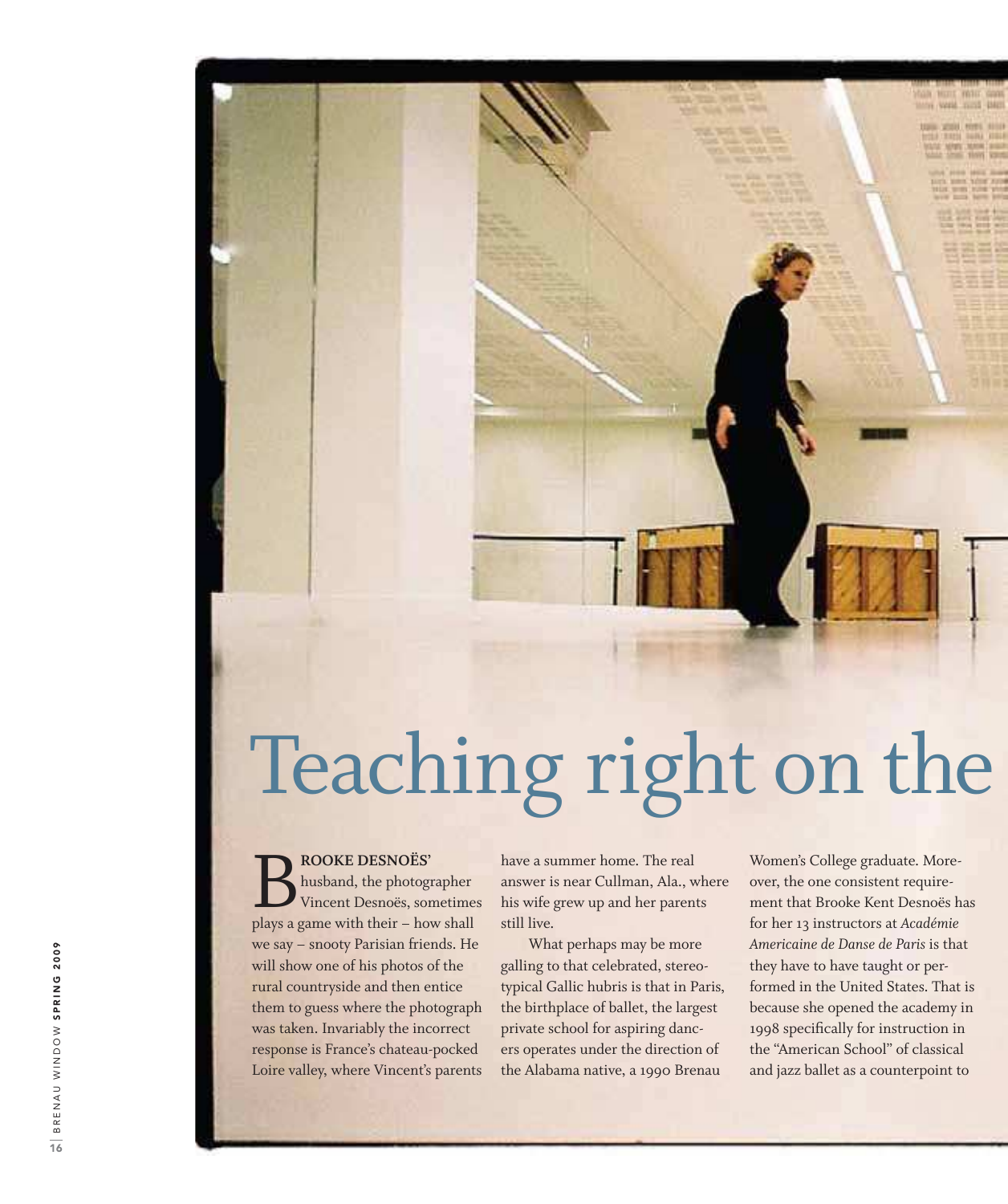

By David Morrison Photography by Vincent Desnoës

# Left Bank

the sour experience she had during her short tenure as an instructor in a Paris conservatory that employed *école Française*, the French style of dance that emphasizes mechanical precision, studied elegance and rigid sobriety.

 "It was like being in the military – very cold. Nobody talked or smiled," says Desnoës of her two weeks' working in the Paris conservatory. Her American-style school, however, grew quickly from a handful of students to now more than 600 in both amateur and professional instruction regimes. Students at the American school come from 17 different countries and a variety of religions. But, Desnoës adds, "Everybody says hello and goodbye. There is a nice feel to the school. Saturday morning the school is full

of dads and has the feel of a coffee shop rather than a studio." In her school there are no auditions for kids who want to dance in the afterschool programs, and her students come in all sizes and shapes. The professional-oriented program is a bit more rigorous with auditions and proficiency levels that must be attained before students advance, but she says, "we're not going to kick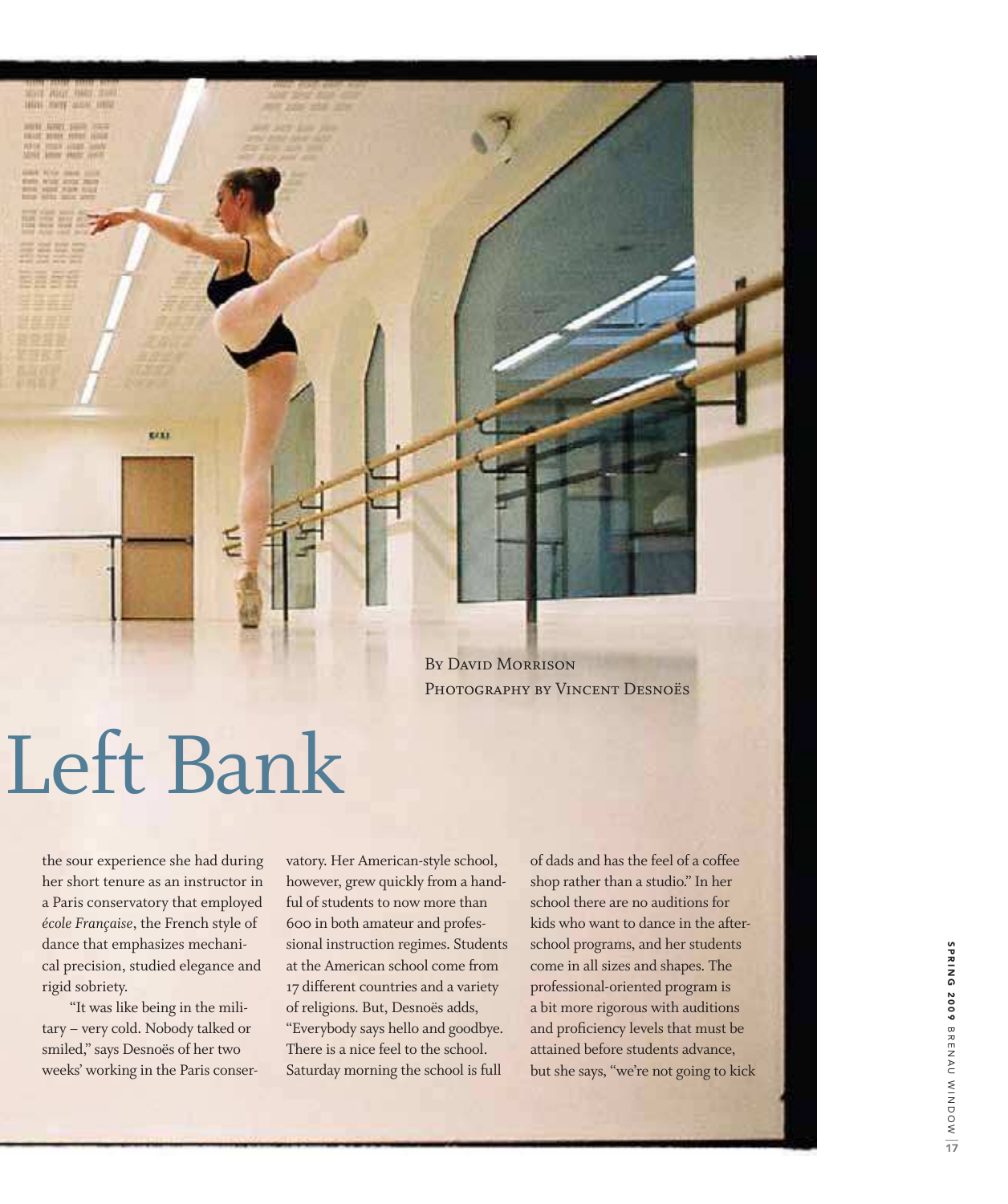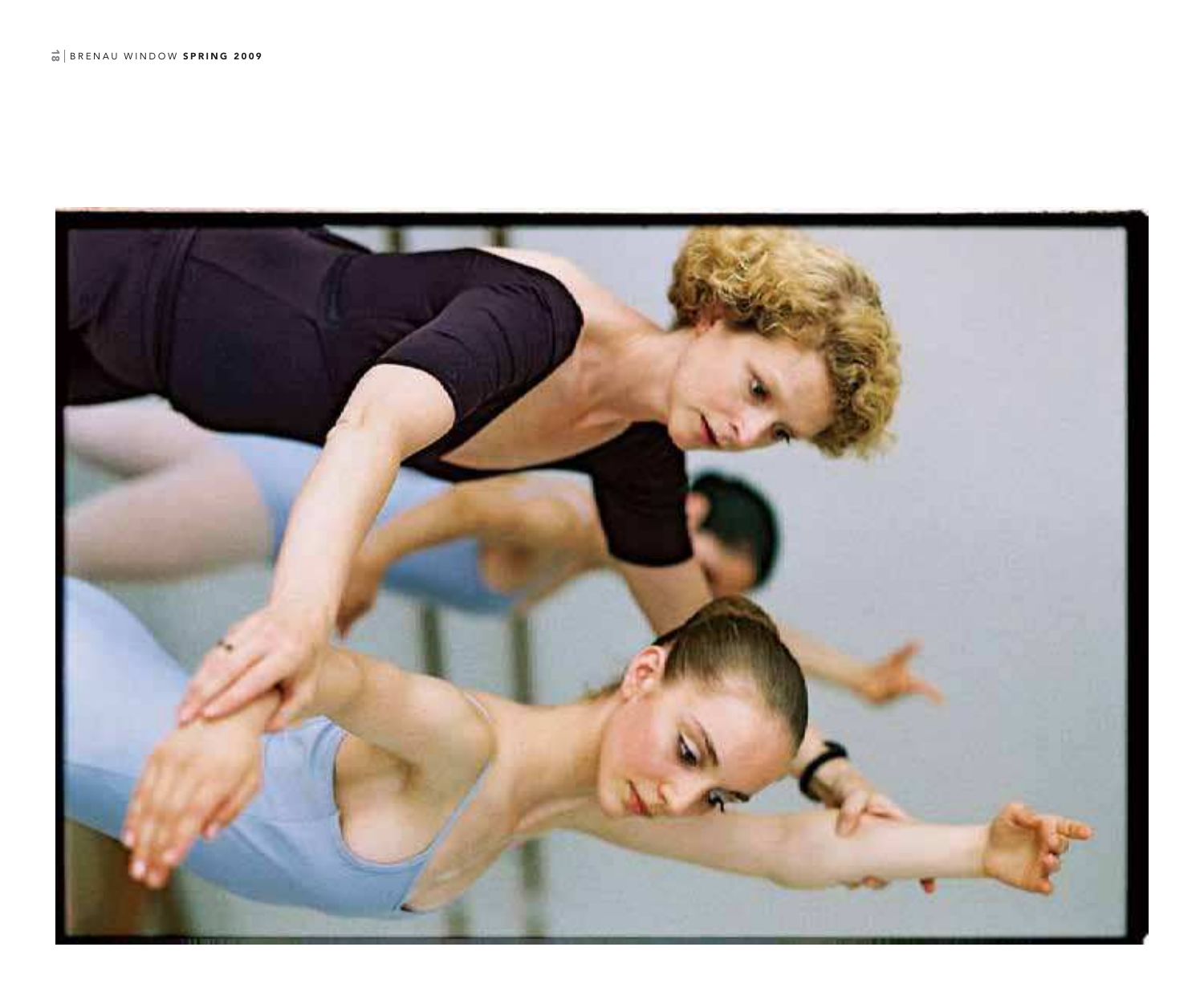out a 14-year-old because she is a centimeter too tall or if she has a second toe that's too long." Although the school could accommodate more than 700 students at the current 10,400-square-foot location on Rue du Cherche-Midi in the St Germain des Prés district on the left bank, Desnoës says she probably will cap enrollments at about 630. "At this point, I still know every child. It's a personalized experience without becoming a factory."

 Classes are taught in both English and French, and about half the students are Americans. Although there is discipline and a decided aversion to the expression "I can't do it," the methods Desnoës and her staff employ do not involve yelling, screaming, berating students or anything of that ilk. Students, too, learn things other than dancing – like giving back to the community when they perform in hospitals before children with serious illnesses.

 Desnoës, the dancer, talks with expressive eyes, nimble fingers, busy hands and swaying shoulders moving together in their own choreography. She set out on her road to Paris quite literally in north Alabama when she was about 7 years old and an uncle drove her the 50 miles down I-65 for a performance of *The Nutcracker* in Birmingham. She began studying there seriously a few years later, but credits her Brenau experience with laying the foundations for what really would become her legacy in the art.

 After her Brenau graduation, she says she was set up to live in Atlanta, where she had an apartment and a job with the Atlanta Ballet. But she had one last "summer job" commitment at a camp in Maine, and there she met a young photography instructor, Vincent Desnoës.

 In the next few years they married, continued studying and working – including three years she spent at the Washington Ballet under the mentorship of the venerable creative director Mary Day. However, it was pretty much a given that they would wind up in Vincent's home town. "It's a big deal for him to buy a newspaper at any hour," she says as a way of explaining. Their two-bedroom, fifthfloor apartment on Rue Littré, which they share with their daughters Eglantin, 7, and Sidonie, 4, has a view of the gilded dome of *Les Invalides* ("The view of the Eiffel Tower is one building over," she quips with some selfdeprecation). It is about a four-minute walk to the school in the artsy area of cafes, bistros, galleries and shops that once was stalked by "Lost Generation" American expatriates in the 1920s.

 By the time the Desnoës family arrived in Paris, the young dancer's credentials were impressive enough to land her a job teaching at the selective and prestigious

*Conservatoire National Supérieur de Paris*, an almost unheard of accomplishment for an American because of, among other things, rigid governmental controls over just about everything in the ballet world. It was doubly unheard of a few weeks later when the American not only decided that French dance education methods were not for her, but also thought she could do a better job teaching students on her own with methods from back home.

 Her notion languished for about a year as it worked its way through the bureaucracy of the Ministry of Culture, but finally, in February 1998, she opened her doors with about a dozen students. In one year, the school grew to about 150, primarily by word of mouth. Its growth was

Paris has been the center of the ballet universe for the past 500 years, but it took a Brenau graduate just a couple of weeks to begin instituting some revolutionary changes in the way dance will be taught there in the future.

forcing it to seek larger accommodations just about every 18 months, no easy task in expensive Paris. And, in a classic "Man Bites Dog" story, her success was so solid that even the Ministry of Culture took notice and offered to underwrite future growth of the American ballet school in Paris.

 Knowing that would mean giving up control, Desnoës politely refused. Since 2003 she's had the support of a \$1 million grant from the U.S.-based Annenberg Foundation.

 In addition to ballet, the school offers contemporary dance. Growth plans include perhaps study abroad programs with U.S. institutions – an idea that has piqued the interest of Brenau's dance program director Vincas Greene.

 Although her graduates now are being placed as pre-professional dancers in prestigious programs in the United States and elsewhere, Desnoës concedes she also gets a lot of satisfaction from keeping love for the art alive in those students who might have been discouraged or excluded from the stoic French method programs.

 "Not everyone is going to be a great dancer," she says. "You cannot change bone structure and you cannot give a child charisma. But ballet is attainable, if it is taught correctly."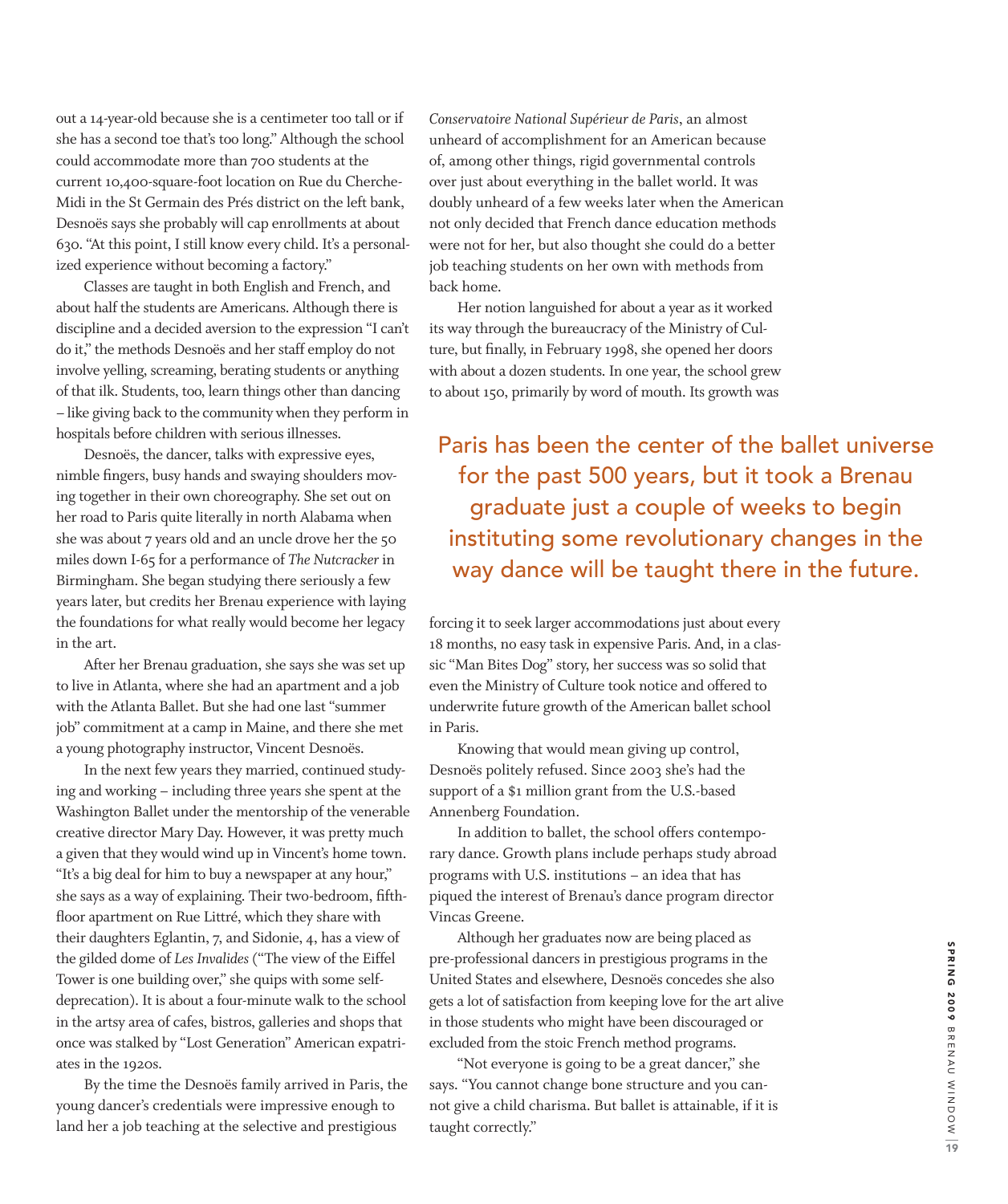# Brenau Academy: Characters welcome

Brenau Academy opened its doors 80 years ago. It is now the oldest private boarding school in Georgia and the 27th oldest in North America. The 1930 Chattahall yearbook says the school "offers advantages to high school students that would be impossible to attain elsewhere." A lot of that can be directly linked to some of the people who've been a part of the academy history.

Jason Jones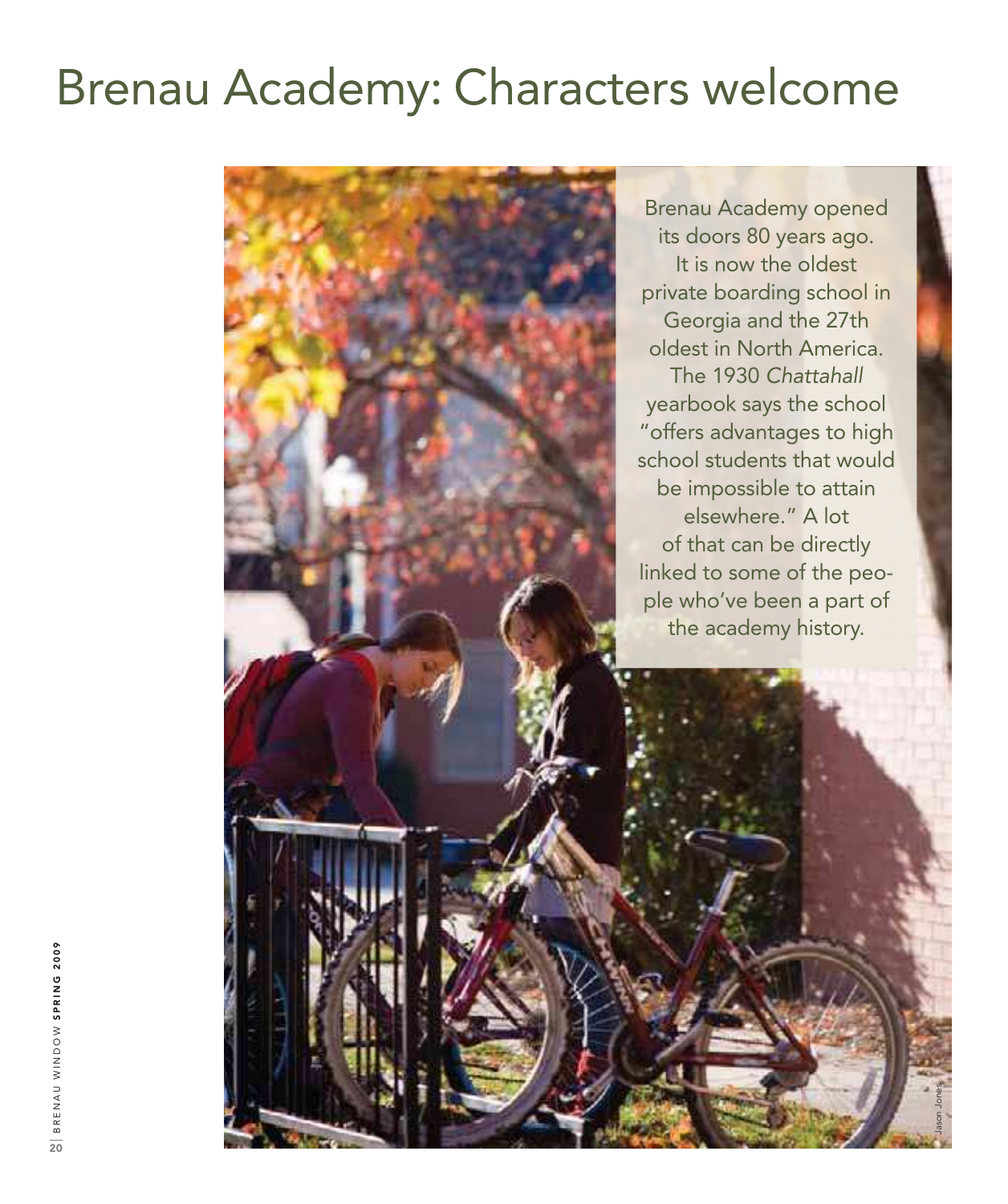France Brenau Academy headness<br>The Maniel, recently material is unusual quirks and characters.<br>Academy has produced its share of both. ormer Brenau Academy headmaster Frank Booth and successor, Tim Daniel, recently mused over a peculiar private prep school phenomenon: all seem to have produced some unusual quirks and characters. In its 80-year-history, Brenau

 "Boarding schools allow for and foster some eccentric personalities," says Daniel. "People come here because they don't it the mold, and they would not function well or survive the rigid bureaucracy of public schools."

 Booth agrees: "There are 'characters' in public schools, too," he says. "They're different; they're regarded as troublemakers. Schools just don't want to fool with them. But, there is something about the boarding environment that turns these quirks and personalities into something good."

 There's no record on what kind of "character" the late **Beverly Louise "Barrie" neill** was for the two years she was on campus in the mid 1940s, but she certainly became one later. As the story goes, when she returned to campus after blossoming into the famous star Amanda Blake, "Miss Kitty" on the long-running TV series *Gunsmoke*, her handlers took pains to visit various watering holes between the Atlanta airport and then-dry Hall County. But there are also a number of stories about her willingness to mentor and nurture academy girls who tried to follow in her footsteps.

 One of Booth's favorite "characters" among the students he got to know during almost three decades as headmaster is **Angie Dufield harrell, a '84**, daughter of a university employee who started at the academy in 9th grade and, because she was "so smart, creative and funny," Booth says, "managed to stay in trouble just about the whole time." However, the academy environment enabled the mischievous Harrell to get her footing, come back from expulsion, go on to college and a career and, about 10 years later, return as drama teacher and director of admissions.

 The "character" Harrell generally ran afoul of was Charles Burel, who retired in 2004 after 28 years at the academy. Booth recalls that the part-time science teacher and assistant dean's most enthusiastic pursuit was trying "to keep boys away and girls in their dorms." After curfew Burel sometimes dressed in black, like a ninja, and hid in the shrubbery until he could spring out on some poor miscreant and put her name in a little black book similar to Santa's naughty list.

 He created such an impression that there is now a Facebook page entitled "I Got Busted by Burel." At last count, 89 alums had linked to the page – one of them a university trustee.

 Burel now lives at Tybee Island, Ga. He laughed uproariously when he first learned of the Facebook page and says he probably could add some names to the list.

 The transgression that most often got girls on Burel's list was smoking. That's ironic, considering a preceding long-time dean and campus disciplinarian, C.B. Branham, often rewarded her pet students by inviting them to her apartment to play cards and smoke – a fact verified by one who admits to having been among the pets, **Julie Meyer weiss, a '47**, of Stockbridge, Mass.

Frances Turpen Ellington, A '35, WC'39, was one of the first Branham students. Branham would still be around when daughter, Sarah Ellington Smith, A '62, graduated. As they spoke jointly at a recent assembly of today's academy students, neither claimed to be among the Branham pets, but regaled the giggling high schoolers with yarn after yarn about academy students' high jinks. Ellington insisted to current academy students that it was her sister, Hicky, a.k.a. **Viola turpen, wC '41**, who was always afoul of the authorities with the cold cream-on-the-toilet-seat and Exlax-in-the-fudge pranks in retaliation for Branham's keeping her from going to a dance.



*Charles Burel channels Inspector Jacques Clouseau in a Chatthall spoof of Academy "police" work.*

Branham was apparently particularly vigilant at dances. She carried a whistle and blew it loudly when boys and girls got too close together. She was a husky-voiced, chain smoker, who favored unfiltered cigarettes. During the assembly, Smith imitated her picking lecks of tobacco off the tip of her tongue as she dressed down students in her ofice – an image that's a stark contrast to her repeated admonitions for girls to "be ladylike at all times."

 Branham required her charges to wear hats and gloves when they attended mandatory "high tea" on Sunday afternoons – after their required appearance in a "church of their choice," of course. (That led to something of a "black market" in church bulletins; enterprising students would grab extra copies and sell them to girls who'd slept in.)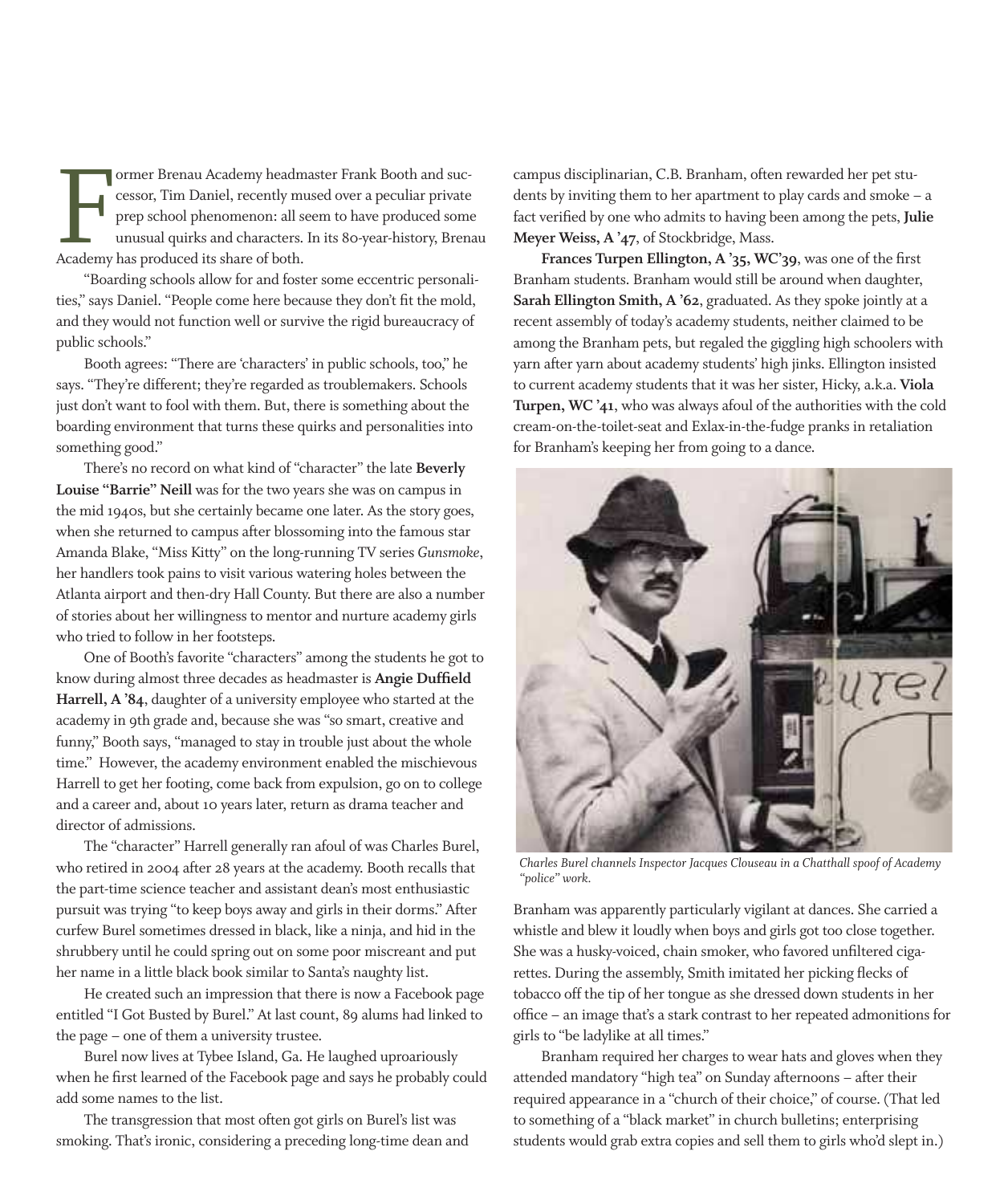# **Street Cred: Brenau prepares interior** designers for the world outside

wo years after Jamie Kern graduated from the<br>Evening and Weekend College at Brenau with a<br>degree in interior design, she had to endure the<br>grueling 16-hour, two-day NCIDQ exam. Administered wo years after Jamie Kern graduated from the Evening and Weekend College at Brenau with a degree in interior design, she had to endure the by the National Council for Interior Design Qualification, that's the test you have to pass before you can be a licensed interior designer. Kern and several of her Brenau classmates took the test together for moral support because they had encountered many graduates from other schools who were on their third and fourth attempts. "We all passed the first time," Kern says, regarding that as a testament to how well the Brenau program prepares students for the real world.

 Kern currently operates Design Theory Interiors, primarily focused on upscale residential, clubhouse, restaurant and boutique hotel interiors. She had a degree in finance and business law from Marshall University, but decided to launch a second career. The first school she tried "wasn't giving me what I needed, but when I started at Brenau, I loved it." In addition to stepping into a professionally accredited program, she encountered faculty who not only engaged students on a personal level but also were plugged into the profession. All, for example, had endured – and passed – that 16-hour test for their own NCIDQ certifications. As a result, Kern walked into her first job with "a little status" that recent grads of other institutions didn't seem to enjoy.

 That is exactly what the Brenau interior design program is intended to do, says its chair, Professor Lynn M. Jones. "We want our students to leave us with the ability to practice effectively as a professional interior designer when they start their first job," she says.

 The Brenau program combines an undergraduate track leading to a Bachelor of Fine Arts degree at the Women's College in Gainesville and through the coeducational Evening and Weekend College in Atlanta. This year, the program expanded to a combination undergraduate/graduate degree that adds to the BFA the Masters of Interior Design after students complete a one-year

sequence offered only at the Atlanta campus.

 "The undergraduate programs have always been good at providing students with technical skills and the broad liberal arts education that a good interior designer needs to succeed," says Jones. "The fifth year gives them professional polish, which includes some MBA classes, and that will be a distinct edge for students who compete in the job market with those who only possess a BFA or a technical degree."

 It's a good degree for career changers, too, Jones says – one they can complete in less than five years if, like Kern, they have an undergraduate degree in another field from Brenau or another college or university, some with as few as 60 credits. In fact, experience in another profession, like nursing, hospital administration or human resources, might be beneficial because of the specialization in the interior design profession. For example, in the 2010-11 academic year, interior design courses will be added to Brenau's new Master of Science degree in applied gerontology because of special needs the elderly have in their living spaces. (See story on page 7)

 Brenau is only one of six institutions in the United States that offer graduate-level interior design programs accredited by the Council for Interior Design Accreditation, formerly known as the Foundation for Interior Design Education Research (FIDER). Kansas State University and the University of Oregon have Master of Interior Architecture degrees; George Washington University and Marymount University offer MFAs; and New England School of Art & Design has an MA.

 The master's degree program wasn't available when Kern was a student, but she stresses that, as a professional, she pays closer attention to Brenau graduates than those of other schools because of the accreditation.

 "That is so very important," she says. "This profession is all about credibility, and when you come from a school that has the FIDER stamp on it, you have a little more credibility."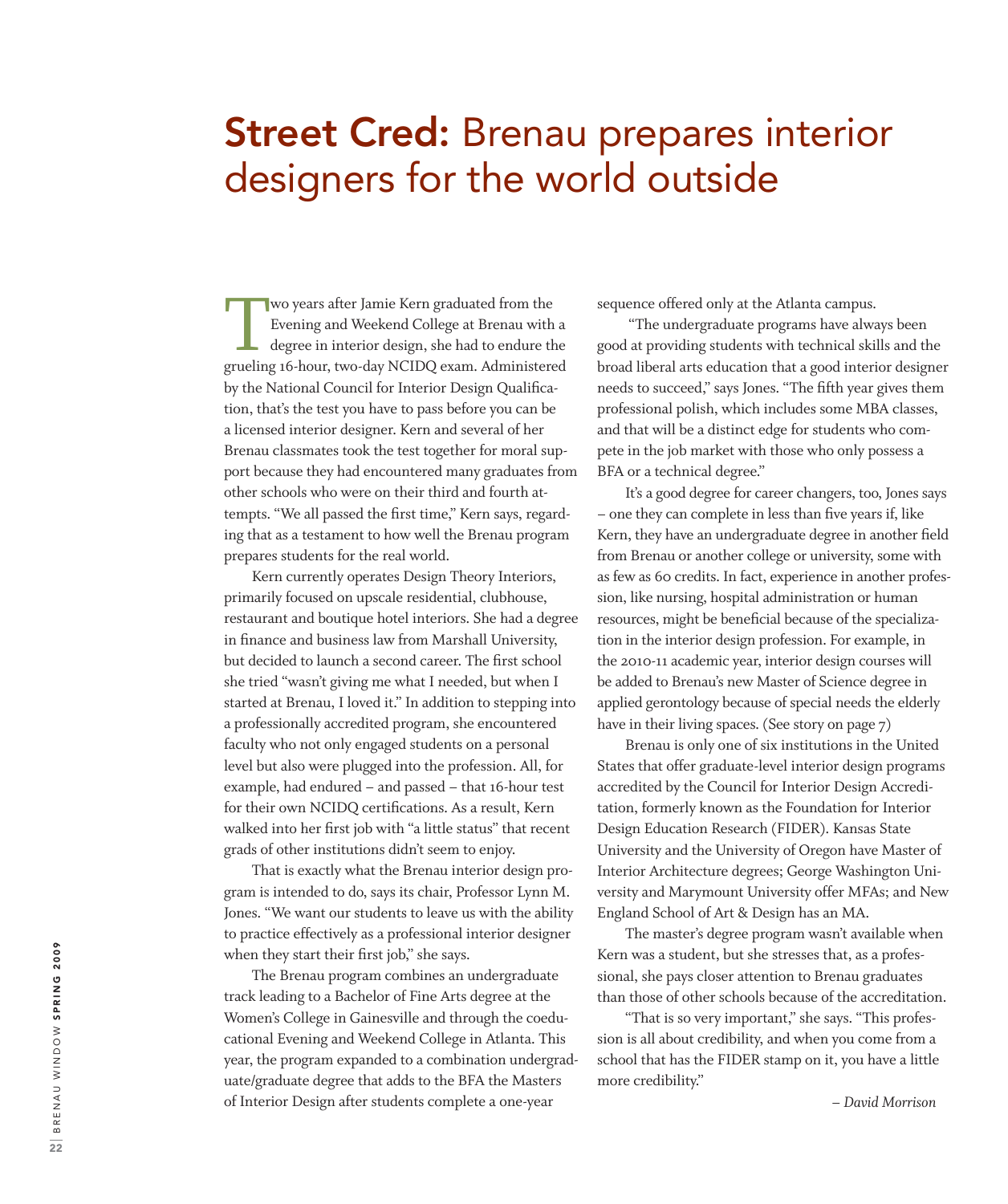

*Jamie Kern today runs an interior design business in Atlanta that specializes in work with clients in the hospitality industry and in upscale residential projects. Part of her senior portfolio work at Brenau appears above. But, Kern says, more than just technical skills Brenau equipped her with practical knowledge for getting along in the real world because, unlike other competing schools in the Atlanta area, Brenau prepares graduates for professional accreditation.*





### Brenau's first MID grads show their stuff

The first six graduates of Brenau's new fifth-year Master of Interior Design program will exhibit their design portfolios on Thursday, June 11, at the studio of tvsdesign, at 1230 Peachtree St. NE in Atlanta. The show runs from 4 p.m. to 6 p.m. The students who will show their work are Sarah Neal, Amy O'Dell, Amanda Hill Ready, Brenda H. Regan, Kristen A. Rudolph and Katie Simms.

tvsdesign arguably is Atlanta's hottest interior design firm with such high-visibility projects as Georgia Aquarium, Woodruff Arts Center and Hyatt McCormick Place in Chicago in its portfolio. The firm's professionals include two members of Brenau's Interior Design Advisory Council, Margaret Serrato, WC '77, associate principal, and Steven Clem, principal/director of interior design.